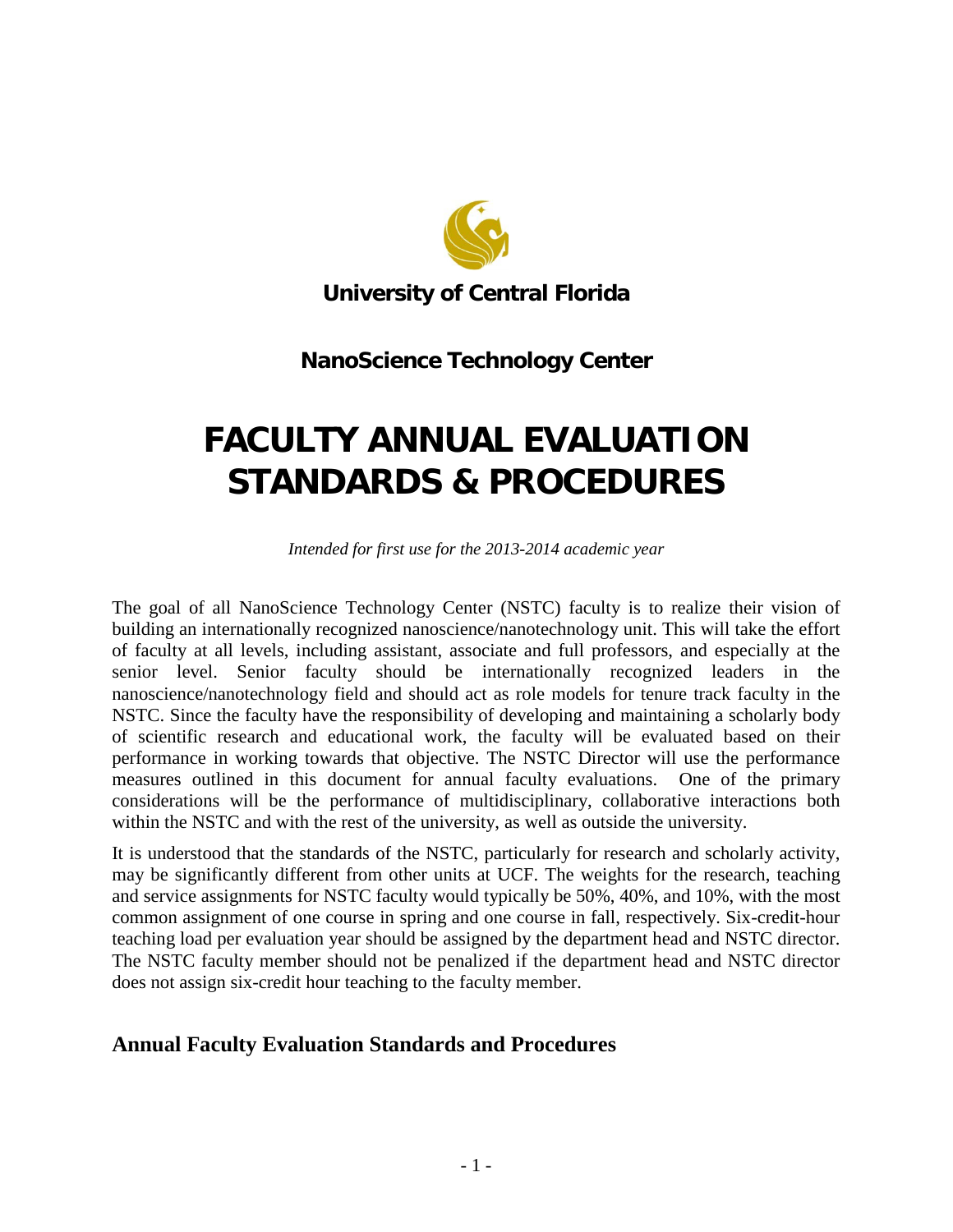At no point, if the faculty member has met all the standards in a specific category, will the faculty member be given a rating less than that indicated by the reported performance. However, in the event that all standards are not exactly met for a specific performance rating, the Director at his/her discretion may still give a rating at that level. This might occur, for example, in a case where the faculty meets a higher standard in some other aspect of the same category.

The following procedures apply to all faculty members in the NSTC.

**Procedures:** Each NSTC faculty member (tenured, tenure-track, or visiting) will prepare the required Faculty Annual Activities Report (FAR), describing his or her accomplishments in teaching, research, service, and any other assigned duties during the academic year. Additionally, a up-to-date curriculum vitae (resume) will be submitted with the FAR.

The Director will use these summary reports, CV, and other relevant information to assign ratings for each category that describes the performance of each faculty member. In doing so, the Center Director will use the standards outlined in this document

The ratings are:

- Outstanding
- Above satisfactory
- Satisfactory
- Conditional
- Unsatisfactory

The Director and each faculty member will meet annually after annual evaluation to discuss:

- Faculty productivity during the evaluation period (i.e., the academic year);
- Ratings of research, teaching, service, and any other assigned duties. Tenured associate and full professors may be given additional classroom teaching assignments or other assignments if the evaluation of research and creative activities or service (or both) is satisfactory or lower;
- Next year's plans and goals;
- Open time to discuss any other issues, needs or concerns.

This meeting is followed by a written summation of the review on the Evaluation Form from the Director for each faculty member of the Center. The review form will be completed and signed by the Director. This review will provide feedback on research, teaching, and service. Each faculty member will be asked to sign the Evaluation Form and may choose to respond in writing to the annual review. This response also becomes a part of that faculty member's file. Annual evaluations will be used primarily to determine faculty merit salary increases for the following year if raises are mandated. A faculty member having attained the required performance standards, as described below, may not have their evaluation reduced by standards not specified within this document. If the faculty disagrees with the individual ratings and the overall evaluation, she/he can write a rebuttal and talk with the next level supervisor.

All publications will count, even if they are shared authorship with another group.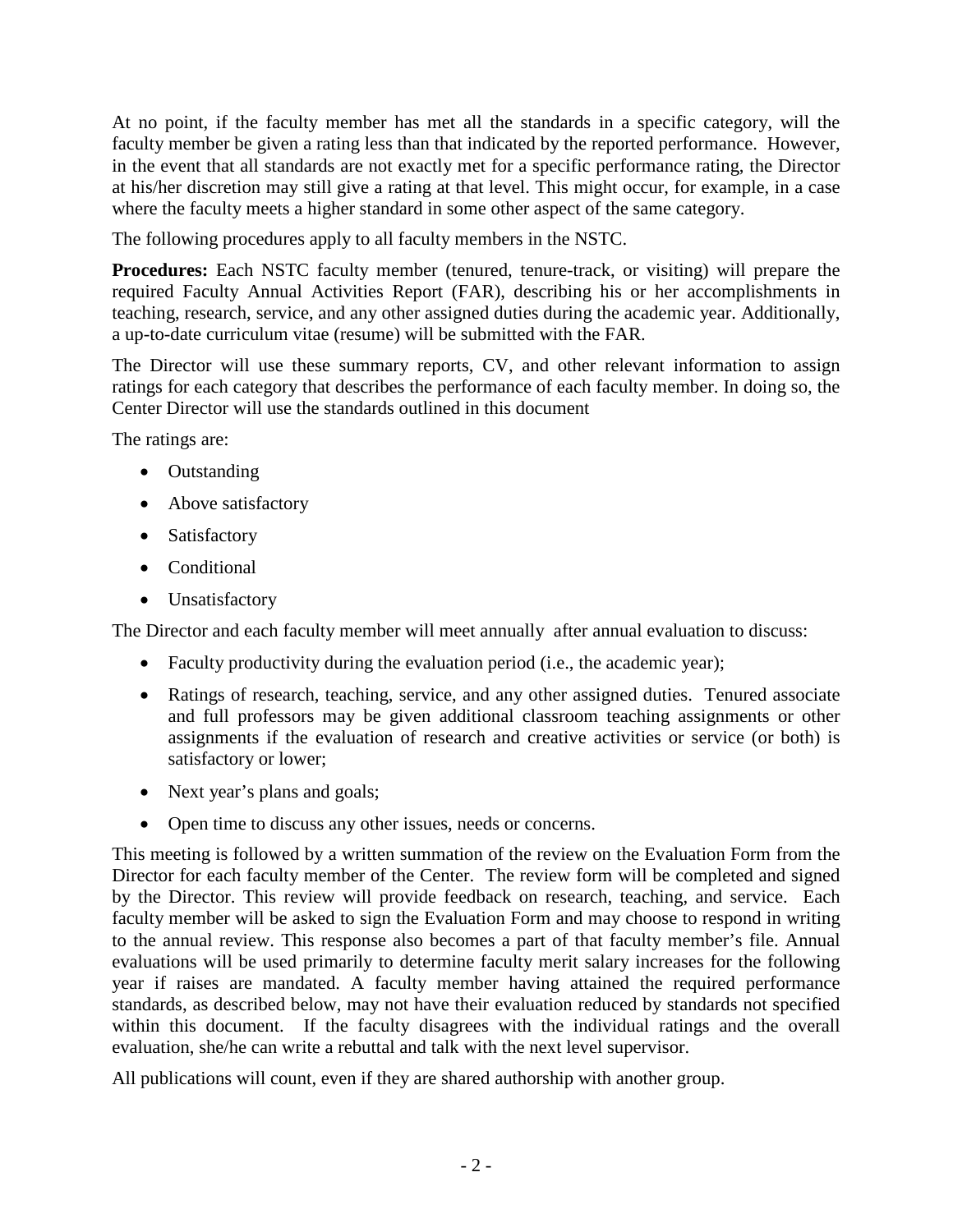Mentoring visiting professors without providing financial support from NSTC faculty, undergraduate students (no research credit) and high school students will be counted as faculty service. Graduate students supported by both internal and external fellowship will be counted as faculty teaching and research contribution.

# **Overall performance rating:**

The evaluation of the research, teaching, and service contributions will be conducted according to the standards set forth in this document. The overall performance rating will be determined by the ratings in the individual categories, and also the FTE assignment. In this way, there is a clear path for each faculty member to perform satisfactorily or better even though faculty members may have FTE assignments that are different from the "typical" assignment.

The overall evaluation of the faculty member will be determined using the following approach:

For each rating in the research, teaching, and service categories, a numerical score is given according to the following:

| Outstanding:               |                       |  |
|----------------------------|-----------------------|--|
| <b>Above Satisfactory:</b> | 3                     |  |
| Satisfactory:              | $\mathcal{D}_{\cdot}$ |  |
| Conditional:               | 1                     |  |
| Unsatisfactory:            | Ω                     |  |

The overall score will be determined by multiplying the numerical score in each category by the fractional FTE, and summing over all three categories. For example, a faculty member having a "typical" assignment of 50% research, 40% teaching, and 10% service, would have an overall score calculated as

Overall Score = (Research Score)  $\times$  0.50 + (Teaching Score)  $\times$  0.40 + (Service Score)  $\times$  0.10.

If this faculty member receives an "Above Satisfactory" in research, "Satisfactory" in teaching, and "Conditional" in service, the overall score would then be

Overall Score =  $3 \times 0.50 + 2 \times 0.40 + 1 \times 0.10 = 2.40$ .

The overall score will be used to assign the "overall evaluation" according to the following ranges:

| Outstanding:                                                       |  | $3.5 \leq$ Overall Score                        |  |
|--------------------------------------------------------------------|--|-------------------------------------------------|--|
| Above Satisfactory: $2.5 \leq$ Overall Score $\langle 3.5 \rangle$ |  |                                                 |  |
| Satisfactory:                                                      |  | $1.50 \leq$ Overall Score $\langle 2.5 \rangle$ |  |
| Conditional:                                                       |  | $0.50 \leq$ Overall Score $\leq 1.5$            |  |
| Unsatisfactory:                                                    |  | Overall Score $\leq 0.50$                       |  |

For the example given above, the faculty member receives an overall score of 2.40, and therefore would receive at least a "Satisfactory" overall evaluation.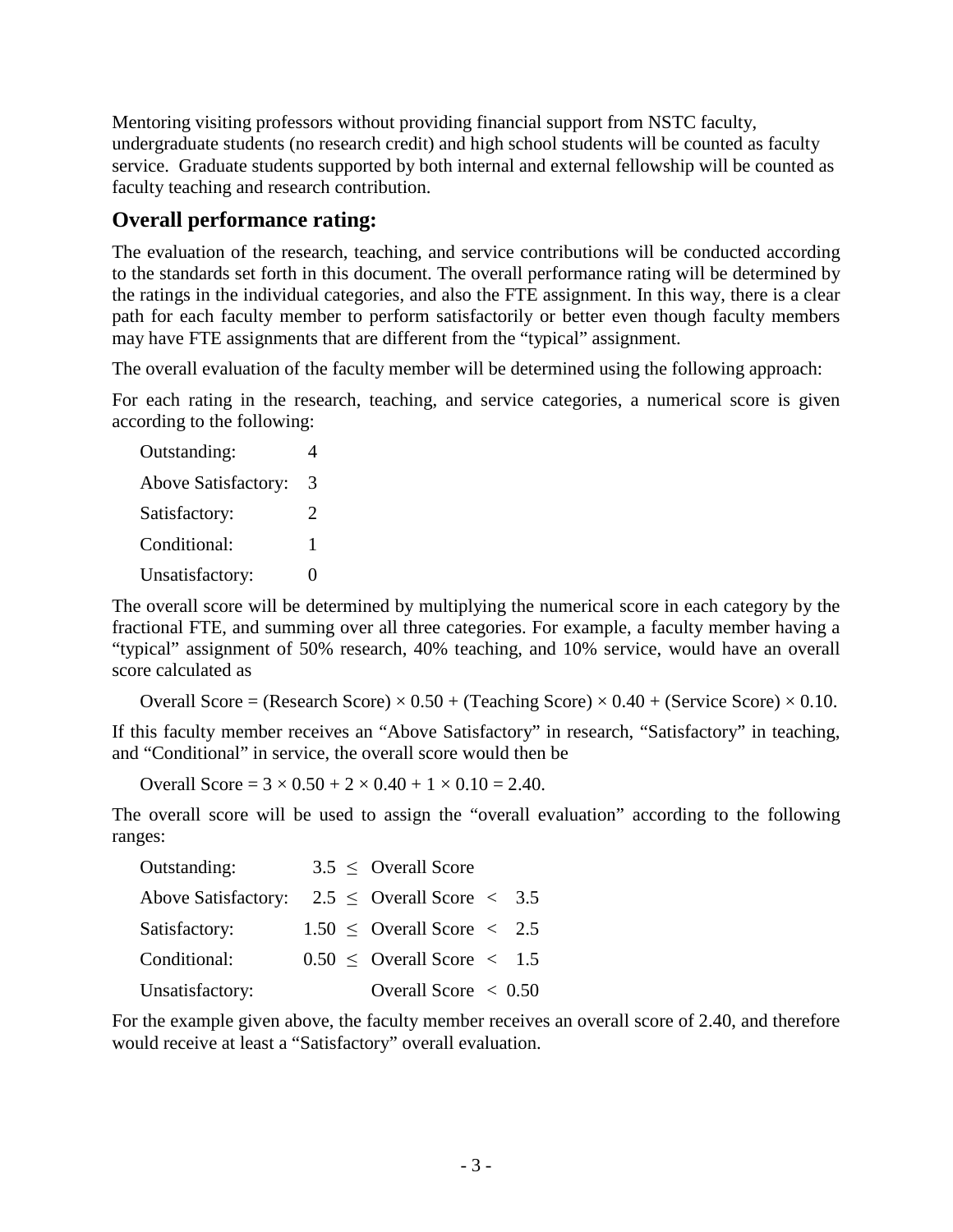If a faculty member receives a "conditional" rating in two continuous years, the faculty member will be evaluated at "unsatisfactory" for the second year.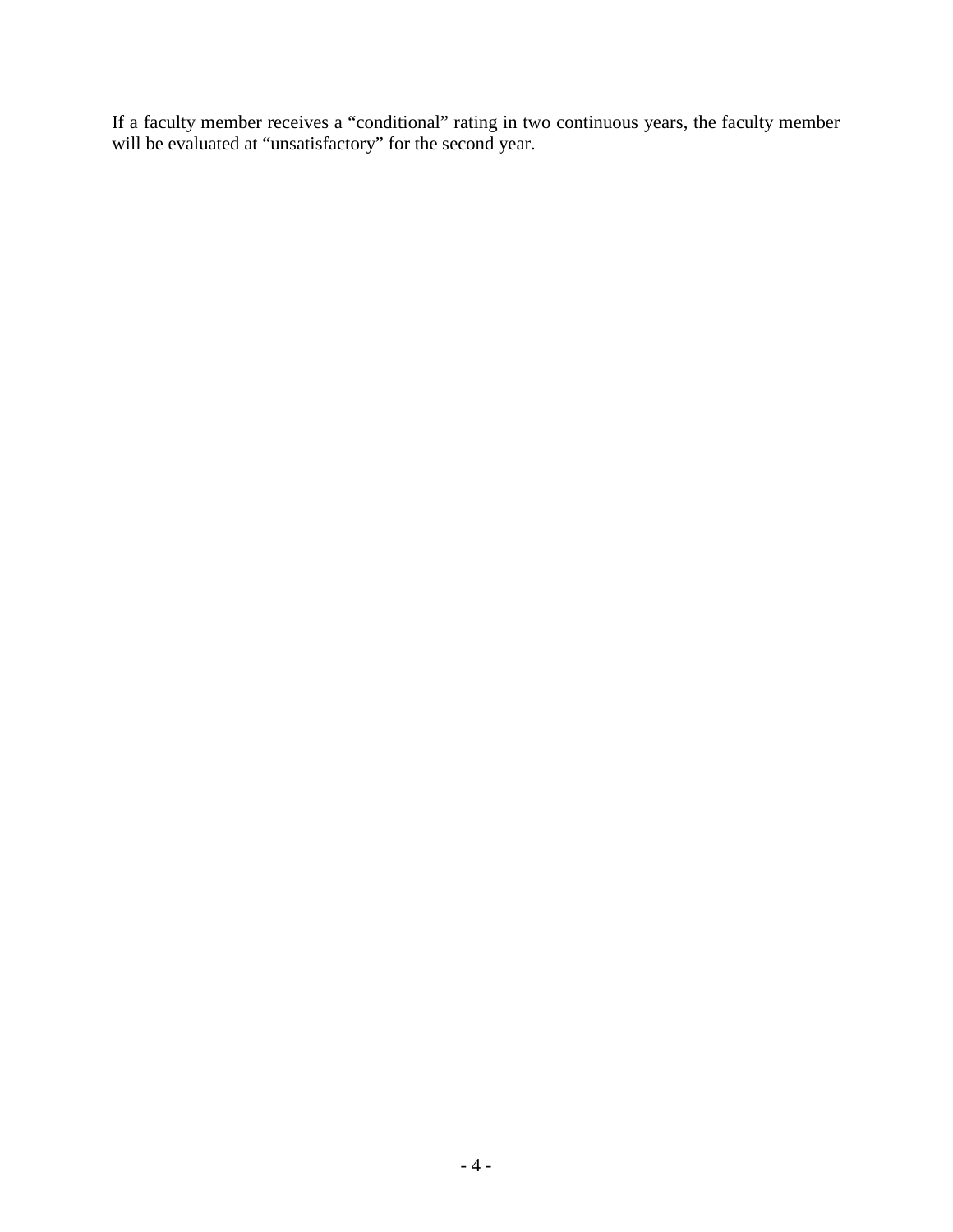**Tenure-track Assistant Professor** (assumed to be a 6-year process)

## **Category A. Instructional Activities**

## **Unsatisfactory**

- 1. Has less than 50% rating of "good" or above in "overall evaluation of instructor" student evaluations in all established courses taught. This requirement will not be applicable to newly developed courses or course taught for the first time.
- 2. Has no active Ph.D. or M.S. graduate students or postdocs.
- 3. Fails to: a) meet assigned classes regularly (as scheduled), b) provide students with course syllabus and final exam(s), c) use appropriate and up-to-date instructional techniques, d) cover appropriate course topics and materials, and e) keep regular and special advisement appointment hours.

## **Conditional**

- 1. Meets assigned classes regularly as scheduled and provides students with course syllabus and final exam, uses appropriate and up-to-date instructional techniques, covers appropriate course topics and materials, keeps regular and special advisement appointment hours, and is well-informed and professional in advising assigned students.
- 2. Has at least 50% rating of "good" or above in "overall evaluation of instructor" student evaluations in all established courses taught. This requirement will not be applicable to newly developed courses or course taught for the first time.
- 3. Has no active Ph.D. or M.S. graduate students or postdocs.

## **Satisfactory**

Demonstrates skills as an effective teacher by the following:

- 1. Meets assigned classes regularly as scheduled and provides students with course syllabus and final exam, uses appropriate and up-to-date instructional techniques, covers appropriate course topics and materials, keeps regular and special advisement appointment hours, and is well-informed and professional in advising assigned students.
- 2. Has at least 50% rating of "good" or above in "overall evaluation of instructor" student evaluations in all established courses taught. This requirement will not be applicable to newly developed courses or course taught for the first time.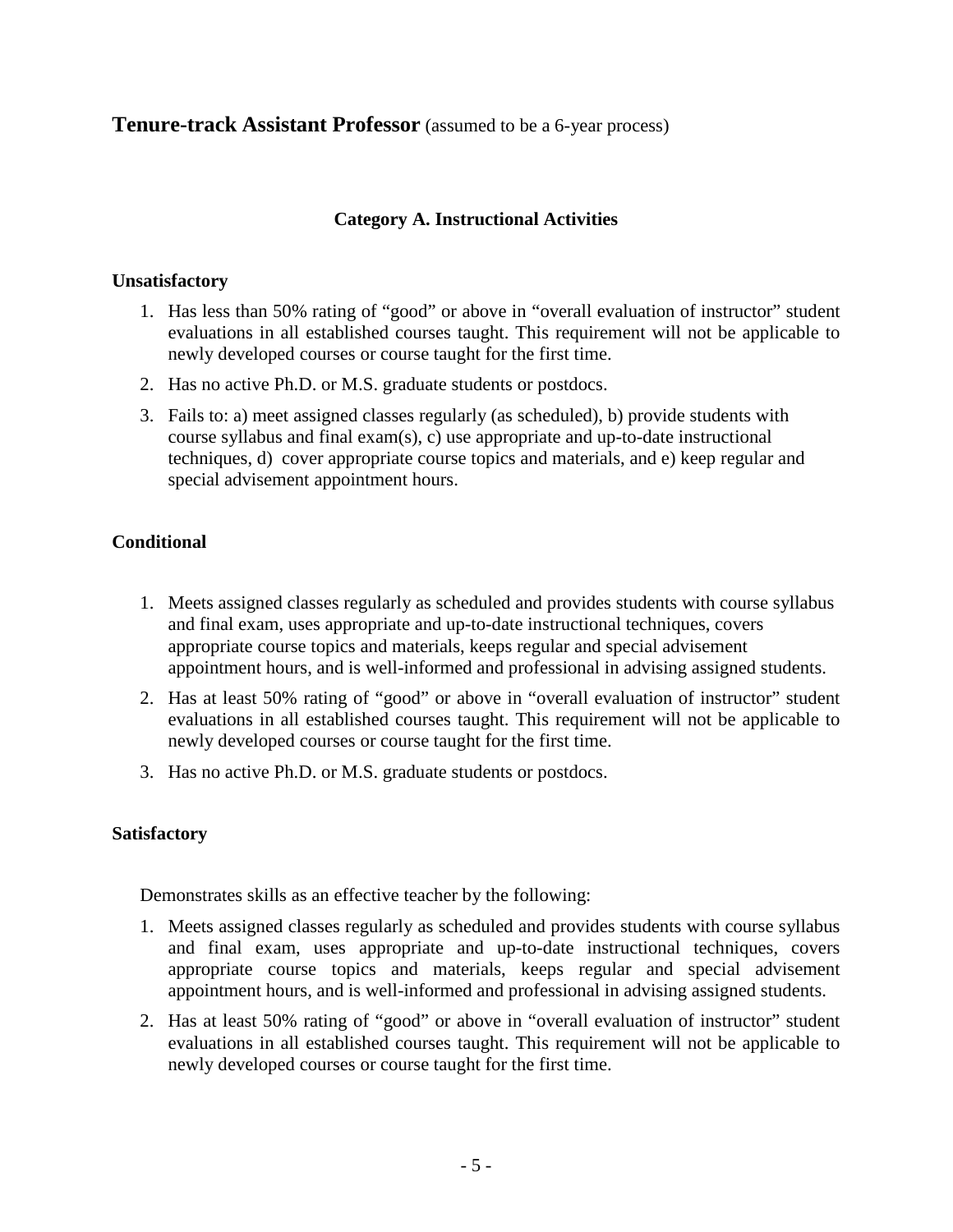3. Is the major advisor for at least one active Ph.D. graduate student, M. S. student or postdoc. Shared Ph.D. students will count 0.5 towards this total. An M.S. student will count 0.5 toward this total. M.S. students cannot be counted more than one Ph.D. student. A visiting research professor counts as a postdoc.

## **Above Satisfactory**

- 1. Meets standard #1 from the three items on the "Satisfactory" performance list above.
- 2. Has demonstrated active involvement in curriculum and departmental programs. Two of the following teaching activities were completed:
	- developed new teaching laboratory experiments to update course content of existing courses;
	- included new course modules to update course content of existing courses;
	- submitted a proposal for an education related program, or for teaching laboratory instrumentation;
	- taught an existing course for the first time (new course preparation);
	- had at least 60% rating of "good" or above in "overall evaluation of instructor" student evaluations in all courses taught;
	- supervised an undergraduate student;
	- had documented extensive tutoring of students other than the faculty member's own students;
	- faculty member's students presented at a conference (e.g. regional meetings of ACS, FLAVS).
- 3. Is the major advisor for at least two Ph.D. graduate students or postdocs. Shared Ph.D. students will count 0.5 towards this total. M.S. students cannot be counted more than one Ph.D. student. A visiting research professor counts as a postdocs.

## **Outstanding**

- 1. Meets standards #1 and #2 on the list above for "Above Satisfactory".
- 2. Supervises three Ph.D. graduate students or postdocs. Shared Ph.D. students will count 0.5 towards this total. M.S. students cannot be counted more than one Ph.D. student. A visiting research professor counts as a postdocs.
- 3. Has demonstrated active involvement in curriculum and departmental programs. Two of the following teaching activities were completed:
	- published material that supports instruction to a broad audience;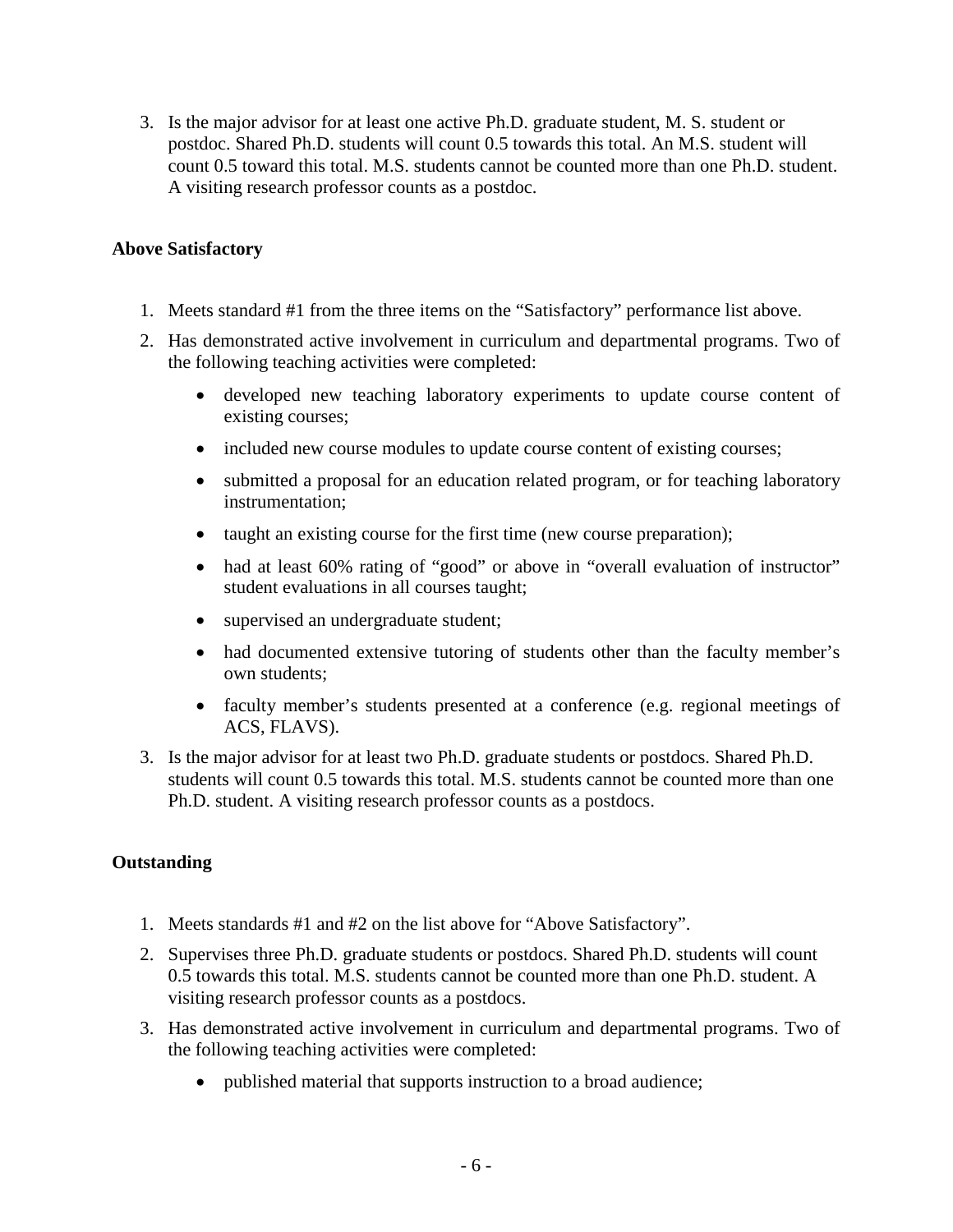- won funding for a proposal towards an education related program, or for teaching laboratory instrumentation;
- participated in outreach activities;
- participated in at least 2 candidacy or Ph.D. defense committees;
- has won teaching awards during the evaluation period;
- supervised an undergraduate honors thesis project or REU project;
- guest lecture in other faculty's courses at UCF or other institutions;
- faculty's students presented at a major conference with international attendance (e.g. ACS, APS, MRS, Biophysical Society Annual Meeting).

# **Category B: Research and Creative Activities**

## **Unsatisfactory**

- 1. Has not demonstrated any scholarly activity through peer reviewed paper preparation or publications
- 2. No research funding or activity, including support of Ph.D. students/postdoc or proposal submittals.

## **Conditional**

- 1. Has not demonstrated any scholarly activity through peer reviewed paper preparation or publications.
- 2. No research funding, but has submitted one major grant proposal that could fund one or more students/postdocs if funded.

## **Satisfactory**

1. Has demonstrated scholarly activity through at least two peer reviewed papers being published, in press or accepted for publication during the evaluation year. This requirement will be relaxed for year 1 and year 2 tenure track faculty.

## AND, EITHER

2. Research funding shown to be at a level commensurate with their ability to support one Ph.D. student/postdoc including, but not limited to, salary, fringe, tuition, supplies and instrument costs. A visiting research professor counts as a postdoc. Shared Ph.D. students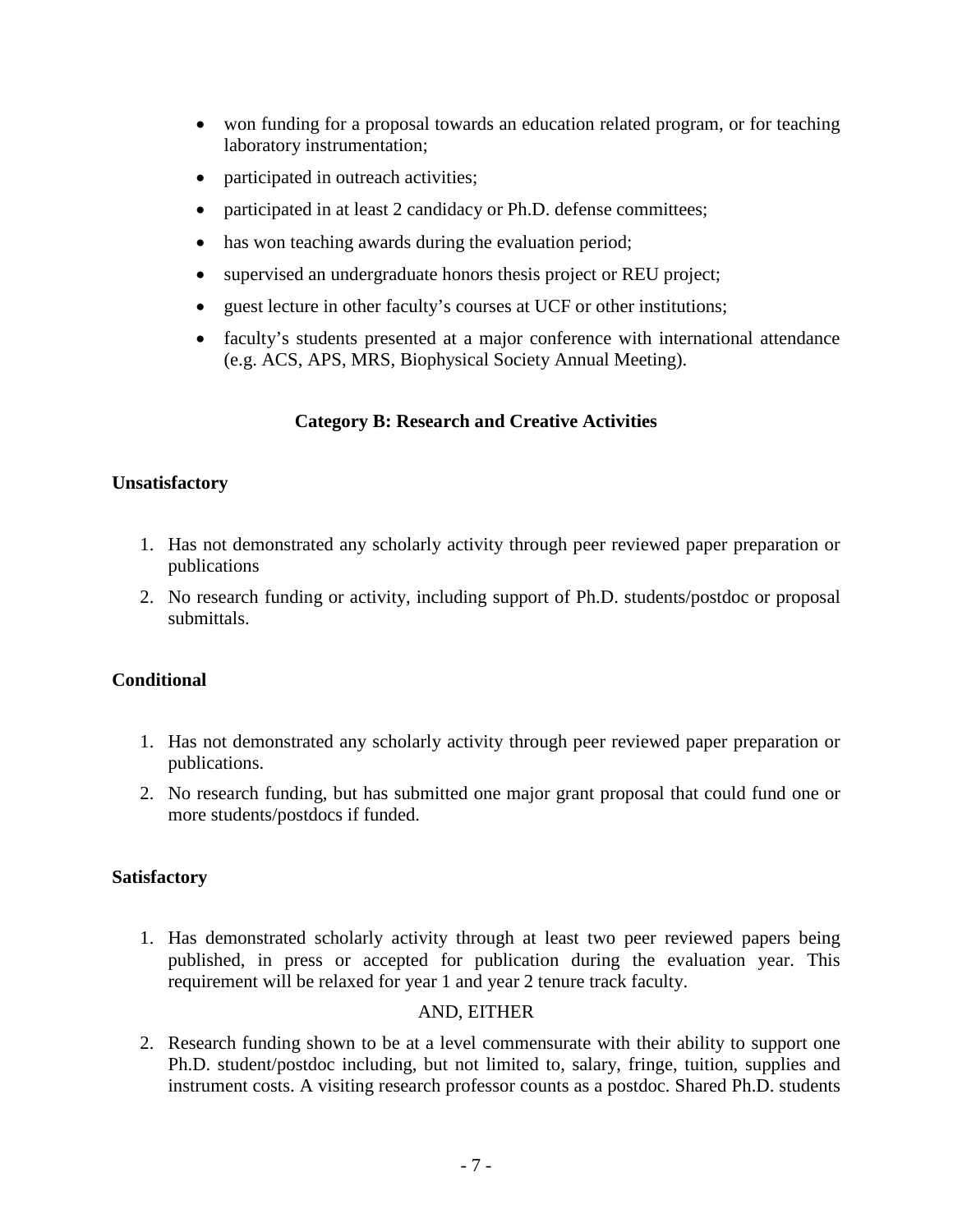will count 0.5 towards this total. An M.S. student will count 0.5 toward this total. M.S. students cannot be counted more than one Ph.D. student.

#### OR

3. In the first two years, documented a viable research program through the submission of at least two grant proposals.

#### **Above Satisfactory**

- 1. Research funding shown to be at a level commensurate with their ability to support two Ph.D. Students/postdocs including, but not limited to, salary, fringe, tuition, supplies and instrument costs. A visiting research professor counts as a postdoc. Shared Ph.D. students will count 0.5 towards this total. An M.S. student will count 0.5 toward this total. M.S. students cannot be counted more than one Ph.D. student.
- 2. Has one multi-year grant in which the faculty member is the principal investigator.
- 3. Has demonstrated scholarly activity through at least three peer reviewed papers published, in press or accepted for publication during the evaluation year, must serve as corresponding author on at least two. Book chapters and awarded patents will be counted as a peer reviewed publication. This requirement will be relaxed for year 1 and year 2 tenure track faculty.
- 4. One presentation at a major meeting (such as ACS, APS, MRS, Neuroscience, BMES or Particles), workshop or research institution.

## **Outstanding**

Exceeds "Above Satisfactory" standards as evidenced by all of the following:

- 1. Research funding shown to be at a level commensurate with their ability to support three Ph.D. students/postdocs including, but not limited to, salary, fringe, tuition, supplies and instrument costs. A visiting research professor counts as a postdoc. Shared Ph.D. students will count 0.5 towards this total. An M.S. student will count 0.5 toward this total. M.S. students cannot be counted more than one Ph.D. student.
- 2. At least one multi-year grant in which the faculty member is the principal investigator.
- 3. Four peer reviewed papers published, in press or accepted for publication during the evaluation year, must serve as corresponding author for at least three. Book chapters and awarded patents will be counted as a peer reviewed publication.
- 4. Two presentations that are a combination of invited talks and oral talks at major meetings (such as ACS, APS, MRS, Neuroscience, BMES or Particles), workshops or research institutions.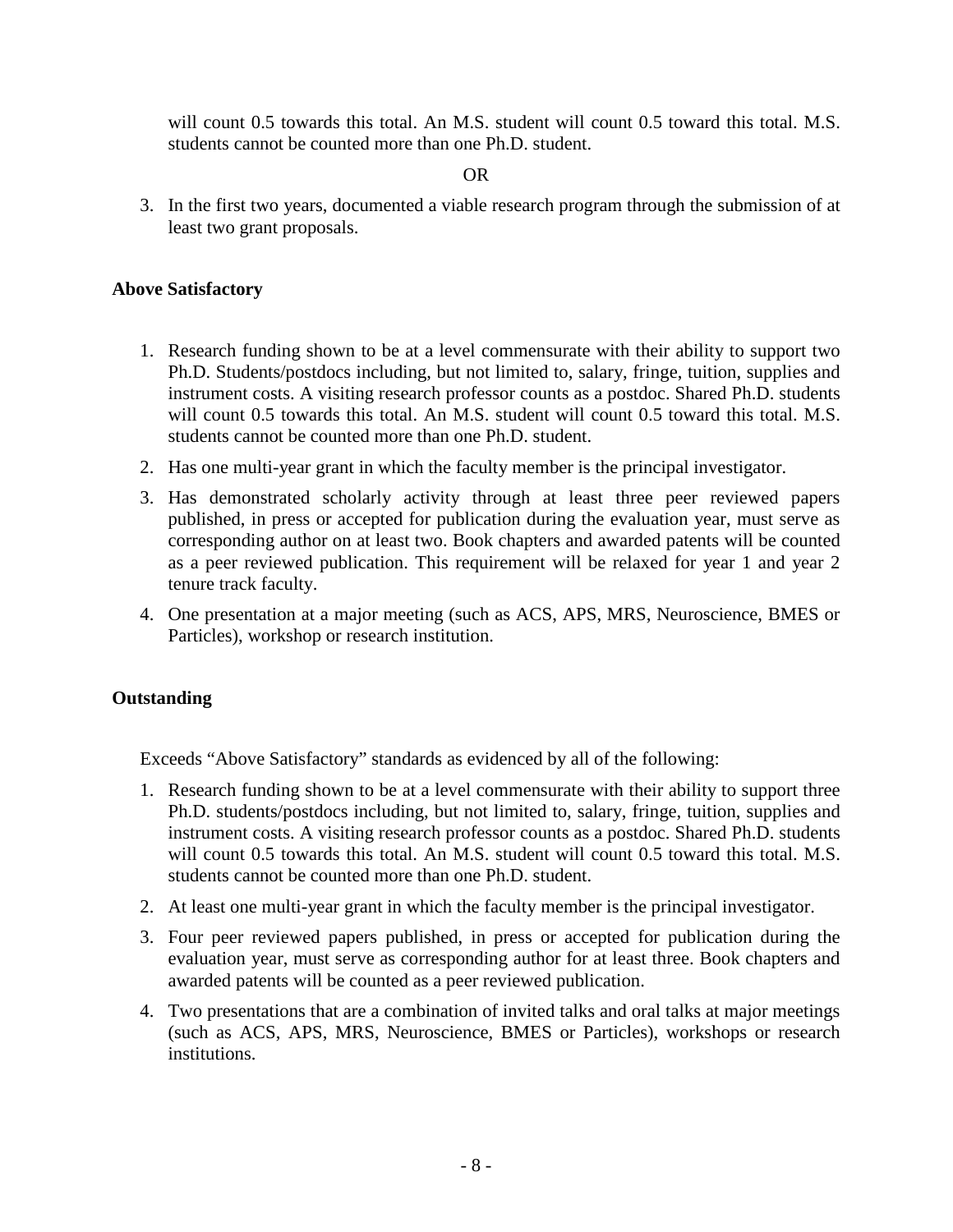## **Category C: Service**

#### **Unsatisfactory**

Meets none of the standards listed under Satisfactory Performance.

## **Conditional**

Meets one standard listed under Satisfactory Performance.

#### **Satisfactory**

Must satisfy two of the following 5 standards:

- 1. Supports the University by participating in any active Center, Department, College or University committee.
- 2. Serves the community by presenting a professional talk to a local or regional group, public school or organization.
- 3. Serve the community by serving on a committee or as an officer for a local, regional, state or national organization, or public school in a capacity that utilizes skills derived from that discipline.
- 4. Serve the profession by reviewing a manuscript or proposal for a funding agency or professional organization, scientific journal, or textbook.

OR

5. Demonstrate multiple participation under any one of the four service categories represented in standards (1-4) above (e.g., service on several departmental, college or university committees).

#### **Above Satisfactory**

Demonstrates multiple accomplishments and service under at three of the five service categories represented in standards (1-5) above (e.g., reviewing multiple manuscripts or proposals as well as serving on two or more committees).

#### **Outstanding**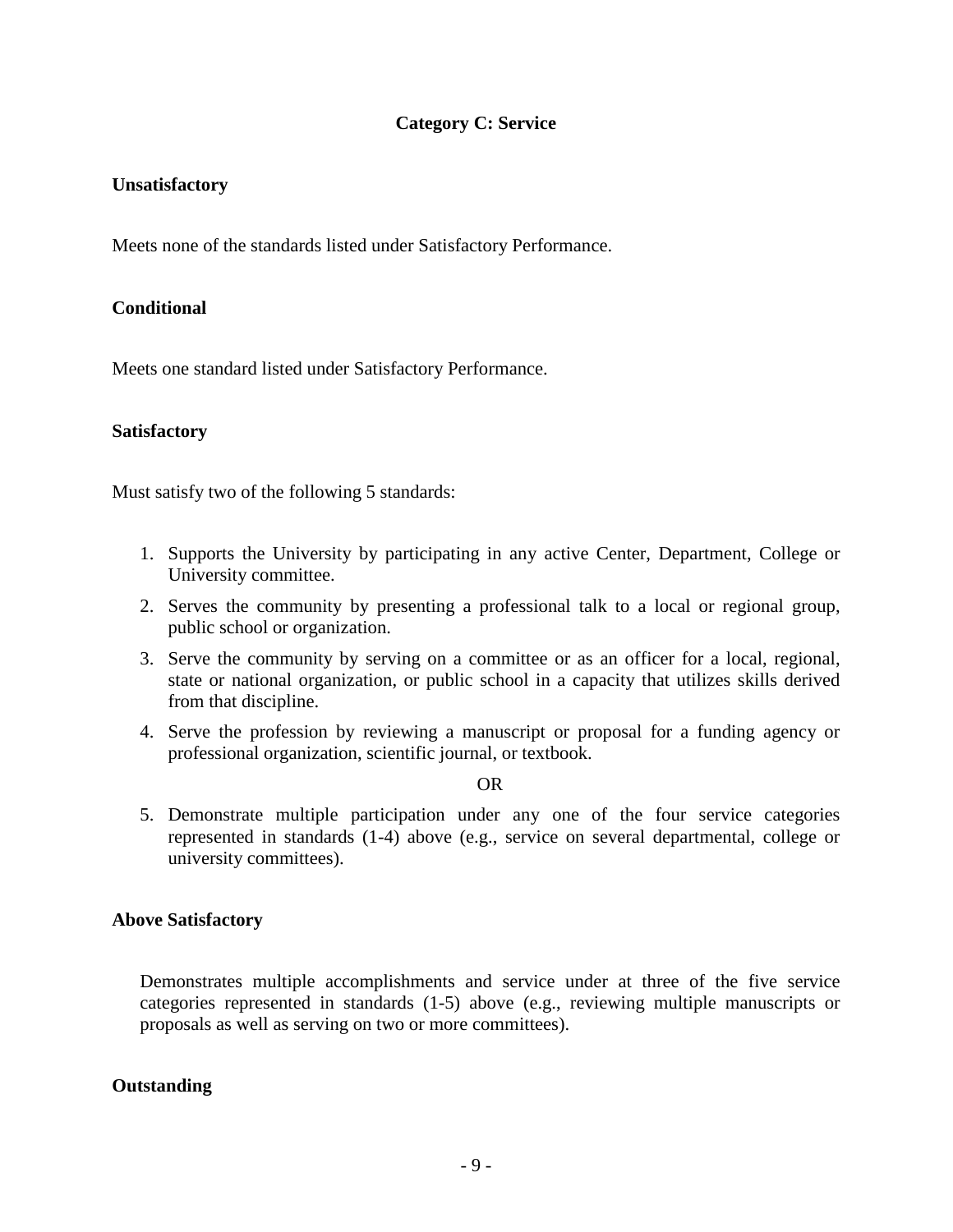Meets all standards necessary to achieve "Above Satisfactory".

## AND

Fulfills two of the following:

- Receives public recognition for outstanding service to the University, community or profession.
- Serves as an invited consultant to or spokesperson for a state or national organization.
- Serves as a principal officer, meeting organizer, or session chair of a major conference at the national or international level.
- Serves in a grant review panel at the national level.
- Serves on the editorial board of a scientific journal.
- Organizes outreach activities.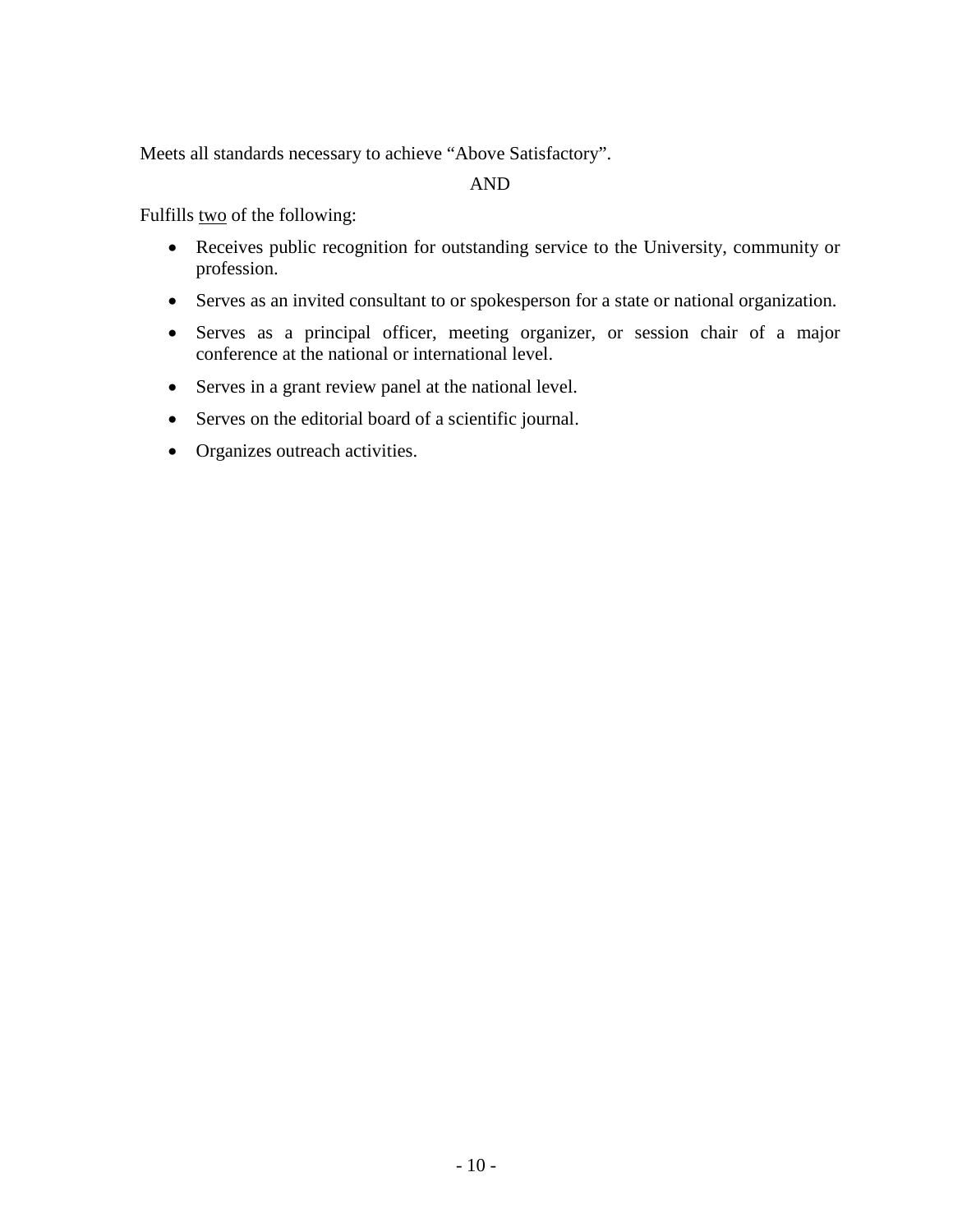# **Tenure Track Associate Professor**

## **Category A. Instructional Activities**

#### **Unsatisfactory**

- 1. Has less than 50% rating of "good" or above in "overall evaluation of instructor" student evaluations in all established courses taught. This requirement will not be applicable to newly developed courses or course taught for the first time.
- 2. Has no active Ph.D. graduate students or postdocs.
- 3. Fails to meet assigned classes regularly as scheduled and provides students with course syllabus and final exam, to use appropriate and up-to-date instructional techniques, to cover appropriate course topics and materials, to keep regular and special advisement appointment hours.

#### **Conditional**

- 1. Meets assigned classes regularly as scheduled and provides students with course syllabus and final exam, uses appropriate and up-to-date instructional techniques, covers appropriate course topics and materials, keeps regular and special advisement appointment hours, and is well-informed and professional in advising assigned students.
- 2. Has at least 50% rating of "good" or above in "overall evaluation of instructor" student evaluations in all established courses taught. This requirement will not be applicable to newly developed courses or course taught for the first time.
- 3. Has no active Ph.D. graduate students or postdocs.

#### **Satisfactory**

Demonstrates skills as an effective teacher by the following:

- 1. Meets assigned classes regularly as scheduled and provides students with course syllabus and final exam, uses appropriate and up-to-date instructional techniques, covers appropriate course topics and materials, keeps regular and special advisement appointment hours, and is well-informed and professional in advising assigned students.
- 2. Has at least 50% rating of "good" or above in "overall evaluation of instructor" student evaluations in all established courses taught. This requirement will not be applicable to newly developed courses or course taught for the first time.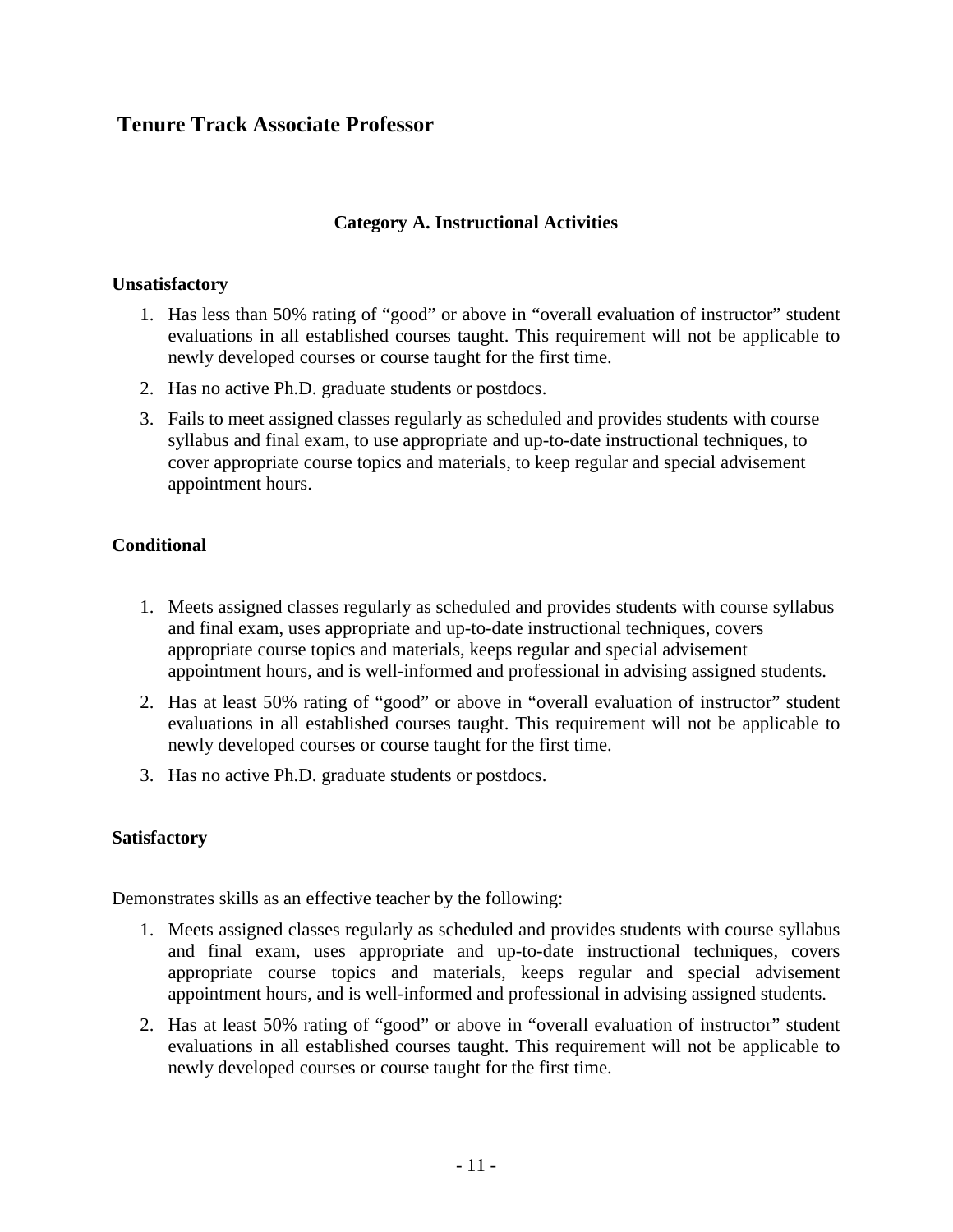3. Is the major advisor for at least one active Ph.D. graduate student or postdoc. Shared Ph.D. students will count 0.5 towards this total. M.S. students cannot be counted more than one Ph.D. student. A visiting research professor counts as a postdoc.

## **Above Satisfactory**

- 1. Meets standard #1 in the list of "Satisfactory" criteria above.
- 2. Has demonstrated active involvement in curriculum and departmental programs. Two of the following teaching activities were completed:
	- developed new teaching laboratory experiments to update course content of existing courses.
	- included new course modules to update course content of existing courses.
	- submitted a proposal for an education related program, or for teaching laboratory instrumentation.
	- taught an existing course for the first time (new course preparation).
	- had at least 60% rating of "good" or above in "overall evaluation of instructor" student evaluations in all courses taught.
	- supervised an undergraduate student.
	- had documented extensive tutoring of students other than the faculty member's own students.
	- faculty's students presented at a conference (e.g. regional meetings of ACS, FLAVS).
- 3. Is the major advisor for at least two Ph.D. graduate students or postdocs. Shared Ph.D. students will count 0.5 towards this total. M.S. students cannot be counted more than one Ph.D. student. A visiting research professor counts as a postdoc.

## **Outstanding**

1. Meets standards #1 and # 2 in the list above for "Above Satisfactory."

## AND

2. Supervises three Ph.D. graduate students or postdocs. Shared Ph.D. students will count 0.5 towards this total. M.S. students cannot be counted more than one Ph.D. student. A visiting research professor counts as a postdoc.

## AND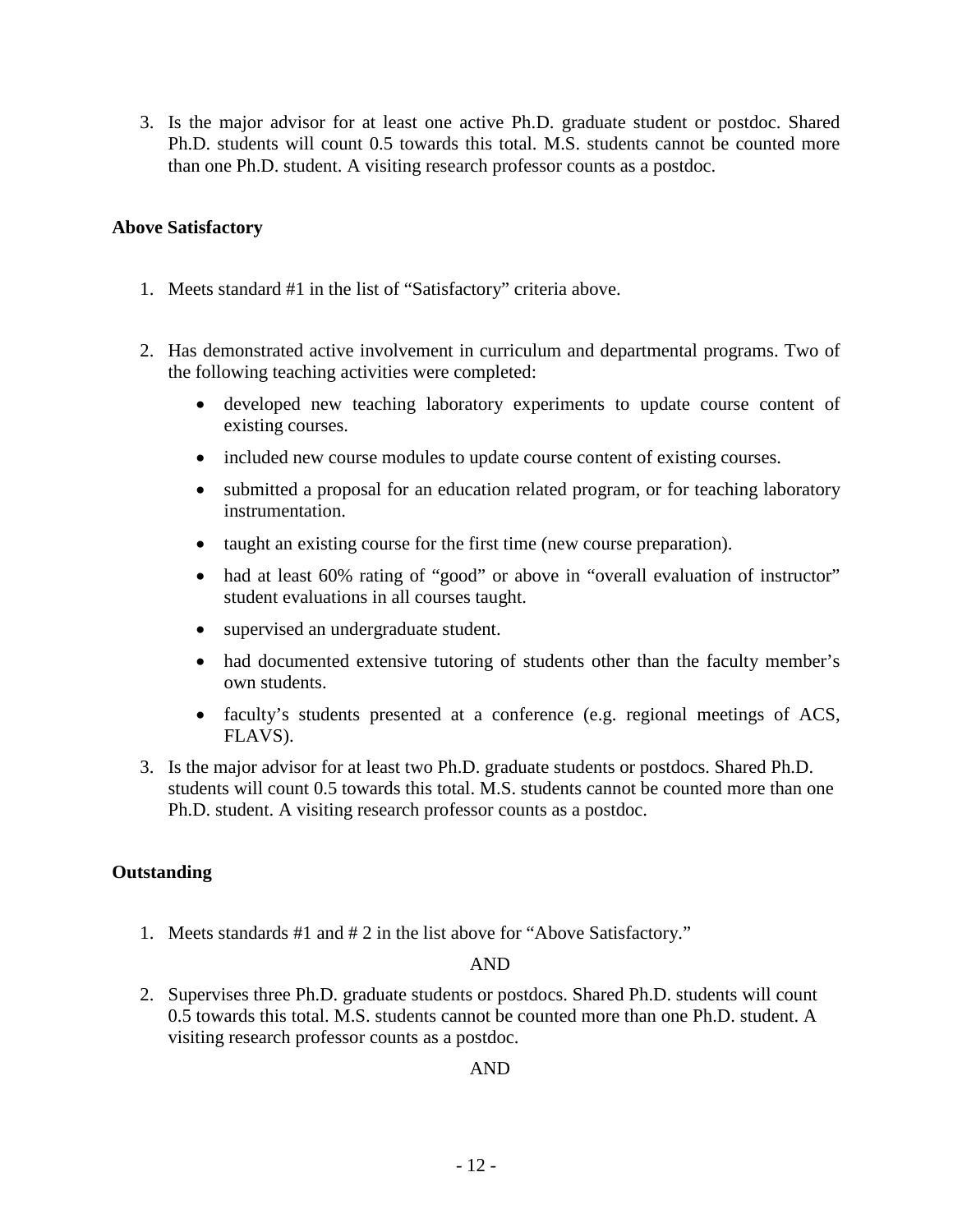- 3. Has demonstrated active involvement in curriculum and departmental programs. Two of the following teaching activities were completed:
	- Published material that supports instruction to a broad audience.
	- Won funding for a proposal towards an education related program, or for teaching laboratory instrumentation.
	- Participated in outreach activities.
	- Participated in at least 2 candidacy or Ph.D. defense committees.
	- Won teaching awards during the evaluation period.
	- Undergraduate students mentored have completed an undergraduate honors thesis project or REU project.
	- Guest lecturing in other faculty's courses at UCF or other institutions.
	- Faculty's students presented at a major conference with international attendance (e.g. ACS, APS, MRS, Biophysical Society Annual Meeting).

## **Category B: Research and Creative Activities**

#### **Unsatisfactory**

1. Has not demonstrated any scholarly activity through peer reviewed paper preparation or publications.

#### OR

2. No research funding or activity including support of Ph.D. students/postdoc or proposal submittals.

#### **Conditional**

1. Has demonstrated scholarly activity through at least one peer reviewed paper published, in press or accepted for publication.

#### AND

2. Research funding shown be at a level commensurate with their ability to support one Ph.D. student/postdoc including, but not limited to, salary, fringe, tuition, supplies and instrument costs. A visiting research professor counts as a postdoc. Shared Ph.D. students will count 0.5 towards this total. An M.S. student will count 0.5 toward this total. M.S. students cannot be counted more than one Ph.D. student.

#### **Satisfactory**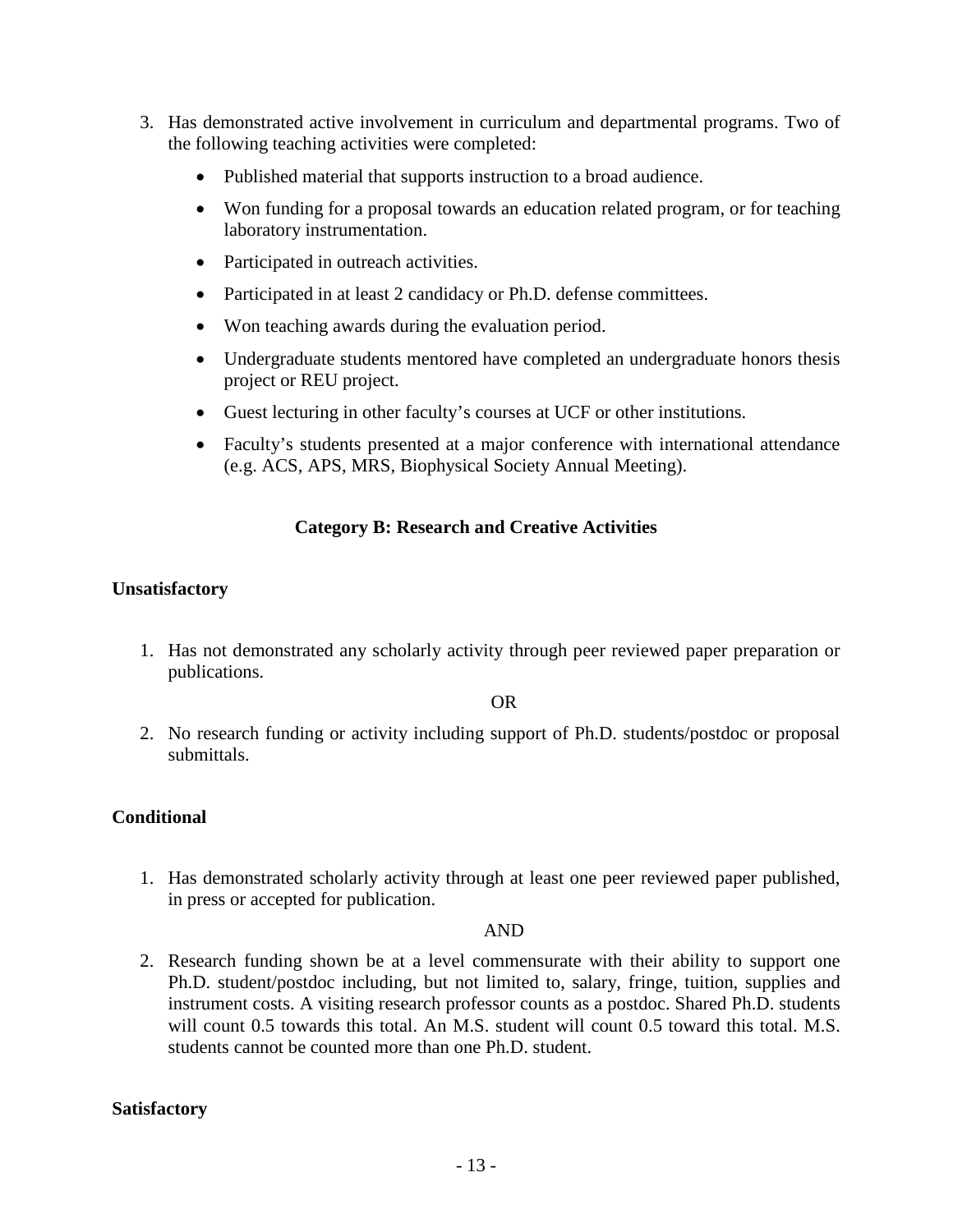1. Has demonstrated scholarly activity through at least two peer reviewed paper published, in press or accepted for publication during the evaluation year, must serve as corresponding author on at least two.

## AND

2. Research funding shown to be at a level commensurate with their ability to support one Ph.D. students/postdocs including, but not limited to, salary, fringe, tuition, supplies and instrument costs. A visiting research professor counts as a postdoc.

#### **Above Satisfactory**

1. Research funding shown to be at a level commensurate with their ability to support two Ph.D. Students/postdocs including, but not limited to, salary, fringe, tuition, supplies and instrument costs. A visiting research professor counts as a postdoc. Shared Ph.D. students will count 0.5 towards this total. An M.S. student will count 0.5 toward this total. M.S. students cannot be counted more than one Ph.D. student.

#### AND

2. Has at least one multi-year grant in which the faculty member is the principal investigator.

#### AND

3. Has demonstrated scholarly activity through at least three peer reviewed papers published, in press or accepted for publication during the evaluation year, must serve as corresponding author on at least two. Book chapters and awarded patents will be counted as a peer reviewed publication.

#### AND

4. One presentation at a meeting (such as ACS, APS, MRS, Neuroscience, BMES or Particles), workshops or research institutions.

#### **Outstanding**

Exceeds "Above Satisfactory" standard as evidenced by all of the following:

- 1. Research funding shown to be at a level commensurate with their ability to support three Ph.D. students/postdoc including, but not limited to, salary, fringe, tuition, supplies and instrument costs. A visiting research professor counts as a postdoc. Shared Ph.D. students will count 0.5 towards this total. An M.S. student will count 0.5 toward this total. M.S. students cannot be counted more than one Ph.D. student.
- 2. Has one multi-year grant in which the faculty member is the principal investigator.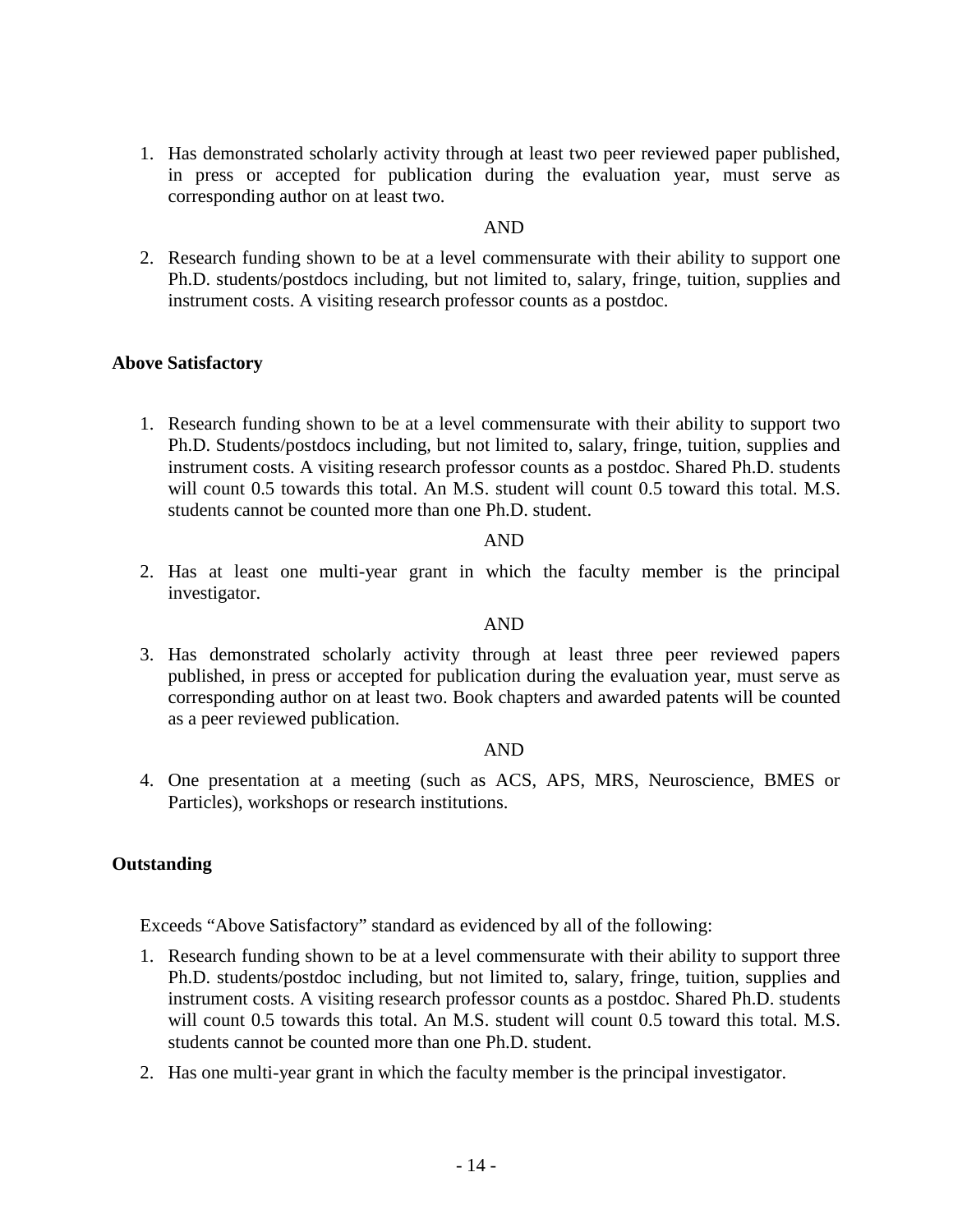- 3. Four peer reviewed papers published, in press or accepted for publication during the evaluation year, must serve as corresponding author for at least three. Book chapters and awarded patents will be counted as a peer reviewed publication.
- 4. Two presentations that are a combination of invited talks and oral talks at meetings (such as ACS, APS, MRS, Neuroscience, BMES or Particles), workshops or research institutions.

## **Category C: Service**

## **Unsatisfactory**

Meets none of the standards listed under Satisfactory Performance.

## **Conditional**

Meets one standard listed under Satisfactory Performance.

## **Satisfactory**

Must satisfy two of the following 5 standards:

- 1. Supports the University by participating in any active Center, Department, College or University committee.
- 2. Serves the community by presenting a professional talk to a local or regional group, public school or organization.
- 3. Serve the community by serving on a committee or as an officer for a local, regional, state or national organization, or public school in a capacity that utilizes skills derived from that discipline.
- 4. Serve the profession by reviewing a manuscript or proposal for a funding agency or professional organization, scientific journal, or textbook.

OR

5. Demonstrate multiple participation under any one of the four service categories represented in standards (1-4) above (e.g., service on several departmental, college or university committees).

## **Above Satisfactory**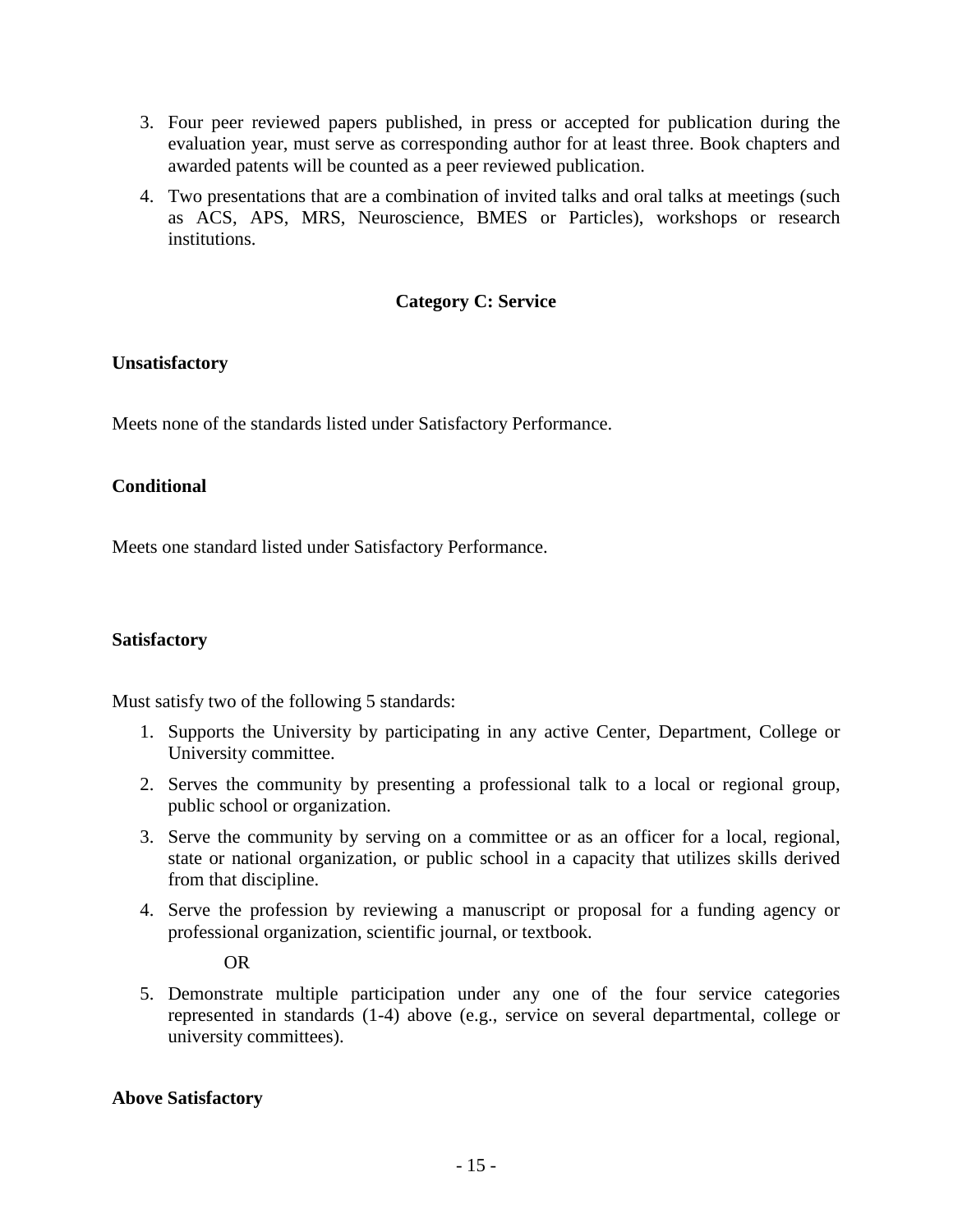Demonstrates multiple accomplishments and service under at three of the five service categories represented in standards (1-5) above (e.g., reviewing multiple manuscripts or proposals as well as serving on two or more committees).

## **Outstanding**

Meets all standards necessary to achieve "Above Satisfactory".

AND

Fulfills <u>two</u> of the following:

- Receives public recognition for outstanding service to the University, community or profession.
- Serves as an invited consultant to or spokesperson for a state or national organization.
- Serves as a principal officer, meeting organizer, or session chair of a major conference at the national or international level.
- Serves in a grant review panel at the national level.
- Serves on the editorial board of a scientific journal.
- Organizes outreach activities.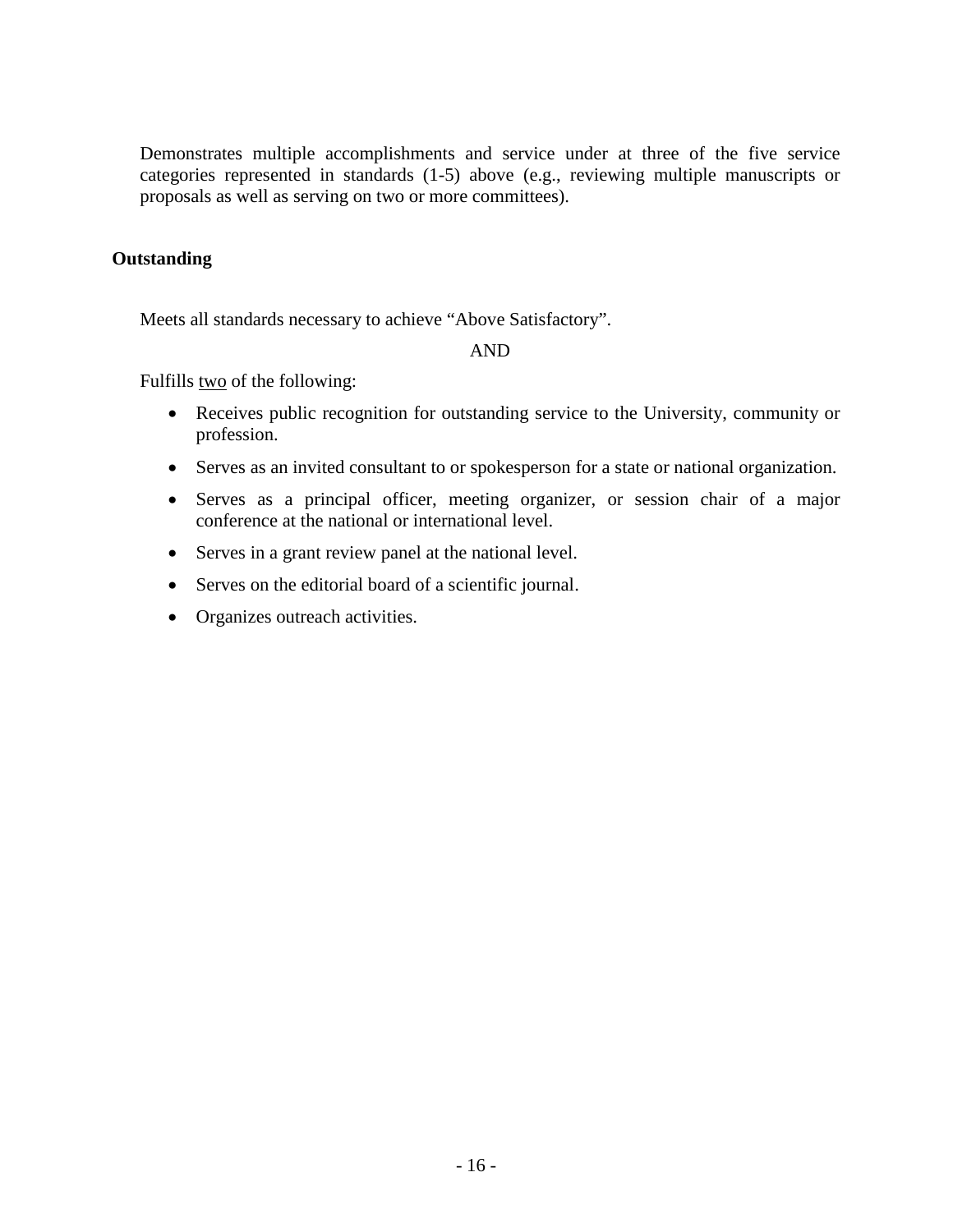# **Tenured Associate Professor**

Once a faculty member is tenured in the NSTC he/she is expected to be a leader in the field of nanoscience technology development and transfer.

#### **Category A. Instructional Activities**

Tenured associate professors may be given additional classroom teaching assignments or other assignments if the evaluation of research and creative activities or service (or both) is satisfactory or lower.

#### **Unsatisfactory**

- 1. Fails to receive a student teaching evaluation with less than 50% above "fair" in "overall evaluation of instructor" in all established courses taught. This requirement will not be applicable to newly developed courses or course taught for the first time.
- 2. Has no active Ph.D. graduate students or postdocs.
- 3. Fails to meet assigned classes regularly as scheduled and provides students with course syllabus and final exam, to use appropriate and up-to-date instructional techniques, to cover appropriate course topics and materials, to keep regular and special advisement appointment hours.

#### **Conditional**

- 1. Meets assigned classes regularly as scheduled and provides students with course syllabus and final exam, uses appropriate and up-to-date instructional techniques, covers appropriate course topics and materials, keeps regular and special advisement appointment hours, and is well-informed and professional in advising assigned students.
- 2. Receives student teaching evaluations with at least 50% rating of "good" or above in "overall evaluation of instructor" in all established courses taught. This requirement will not be applicable to newly developed courses or course taught for the first time.
- 3. Is the major advisor for at least 0.5 active Ph.D. graduate students or postdocs. Shared Ph.D. students will count 0.5 towards this total. An M.S. student counts as 0.5 toward this total. M.S. students cannot be counted as more than one Ph.D. student. A visiting research professor counts as a postdoc.

#### **Satisfactory**

Demonstrates skills as an effective teacher by the following:

1. Meets assigned classes regularly as scheduled and provides students with course syllabus and final exam, uses appropriate and up-to-date instructional techniques, covers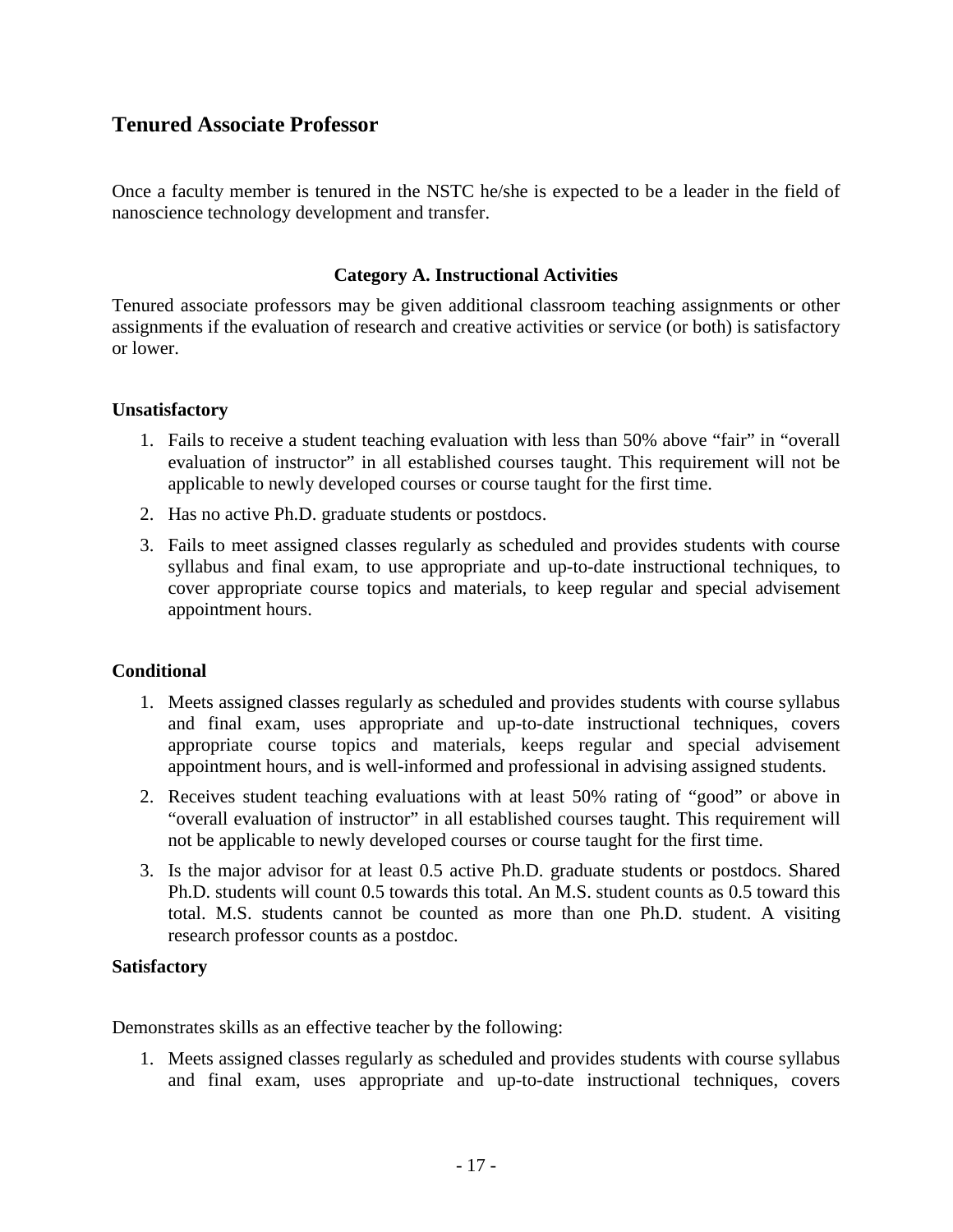appropriate course topics and materials, keeps regular and special advisement appointment hours, and is well-informed and professional in advising assigned students.

- 2. Receives a student teaching evaluation with at least 50% rating of "good" or above in "overall evaluation of instructor" in all established courses taught. This requirement will not be applicable to newly developed courses or course taught for the first time.
- 3. Is the major advisor for at least one active Ph.D. graduate student or postdoc. Shared Ph.D. students will count 0.5 towards this total. An M.S. student counts as 0.5 toward this total. M.S. students cannot be counted as more than one Ph.D. student. A visiting research professor counts as a postdoc.

## **Above Satisfactory**

- 1. Meets assigned classes regularly as scheduled and provides students with course syllabus and final exam, uses appropriate and up-to-date instructional techniques, covers appropriate course topics and materials, keeps regular and special advisement appointment hours, and is well-informed and professional in advising assigned students.
- 2. Receives student teaching evaluations with at least 60% rating of "good" or above for in "overall evaluation of instructor" in all courses taught.

#### AND

- 3. Has demonstrated active involvement in curriculum and departmental programs. Two of the following teaching activities were completed:
	- developed new teaching laboratory experiments to update course content of existing courses
	- included new course modules to update course content of existing courses
	- submitted a proposal for an education related program, or for teaching laboratory instrumentation
	- taught an existing course for the first time (new course preparation)
	- had at least 60% "good," "very good" or "excellent" in "overall evaluation of instructor" student evaluations in all courses taught.
	- supervised an undergraduate student
	- had documented extensive tutoring of students other than the faculty member's own students
	- faculty's students presented at a conference (e.g. regional meetings of ACS, FLAVS)
- 4. Is the major advisor for at least two Ph.D. graduate students or postdocs. Shared Ph.D. students will count 0.5 towards this total. An M.S. student counts as 0.5 toward this total. M.S. students cannot be counted as more than one Ph.D. student. A visiting research professor counts as a postdoc.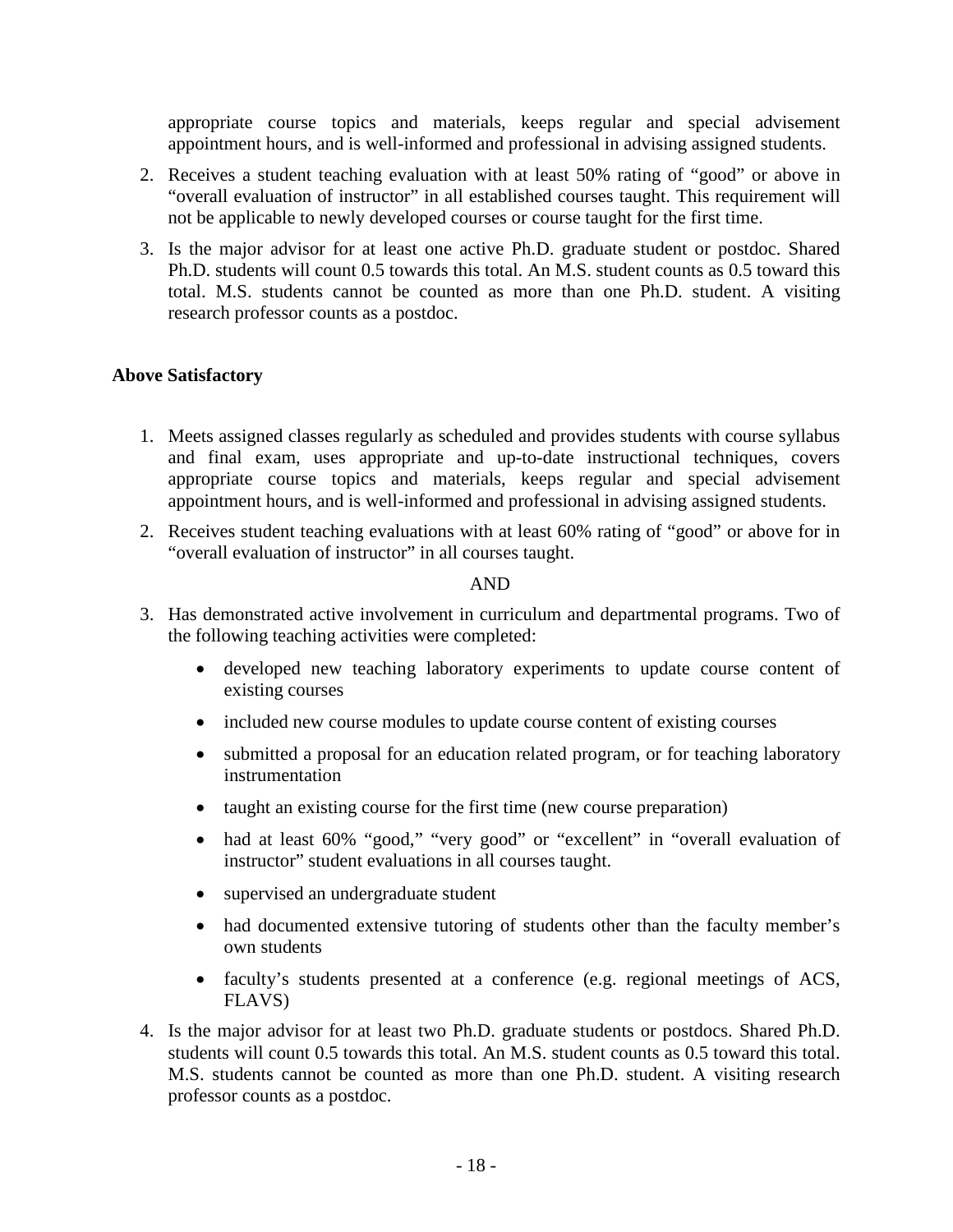## **Outstanding**

- 1. Meets assigned classes regularly as scheduled and provides students with course syllabus and final exam, uses appropriate and up-to-date instructional techniques, covers appropriate course topics and materials, keeps regular and special advisement appointment hours, and is well-informed and professional in advising assigned students.
- 2. Receives a student teaching evaluation with at least 60% rating of "good" or above in "overall evaluation of instructor" in all courses taught.
- 3. Supervises four Ph.D. graduate students or postdocs. Shared Ph.D. students will count 0.5 towards this total. An M.S. student counts as 0.5 toward this total. M.S. students cannot be counted as more than one Ph.D. student. A visiting research professor counts as a postdoc.
- 4. Has demonstrated active involvement in curriculum and departmental programs. Two of the following teaching activities were completed:
	- published material that supports instruction to a broad audience
	- won funding for a proposal towards an education related program, or for teaching laboratory instrumentation
	- undergraduate students mentored have completed an undergraduate honors thesis project or REU project
	- participated in outreach activities
	- has won teaching awards during the evaluation period
	- completed an undergraduate honors thesis project or REU project
	- guest lecturing in other faculty's courses at UCF or other institutions
	- faculty's students presented at a major conference with international attendance (e.g. ACS, APS, MRS, Biophysical Society Annual Meeting)

## **Category B: Research and Creative Activities**

#### **Unsatisfactory**

- 1. Has not demonstrated any scholarly activity through peer reviewed paper preparation or publications
- 2. Has not received any research funding or activity and has not been able to support Ph.D. students/postdoc or proposal submittals.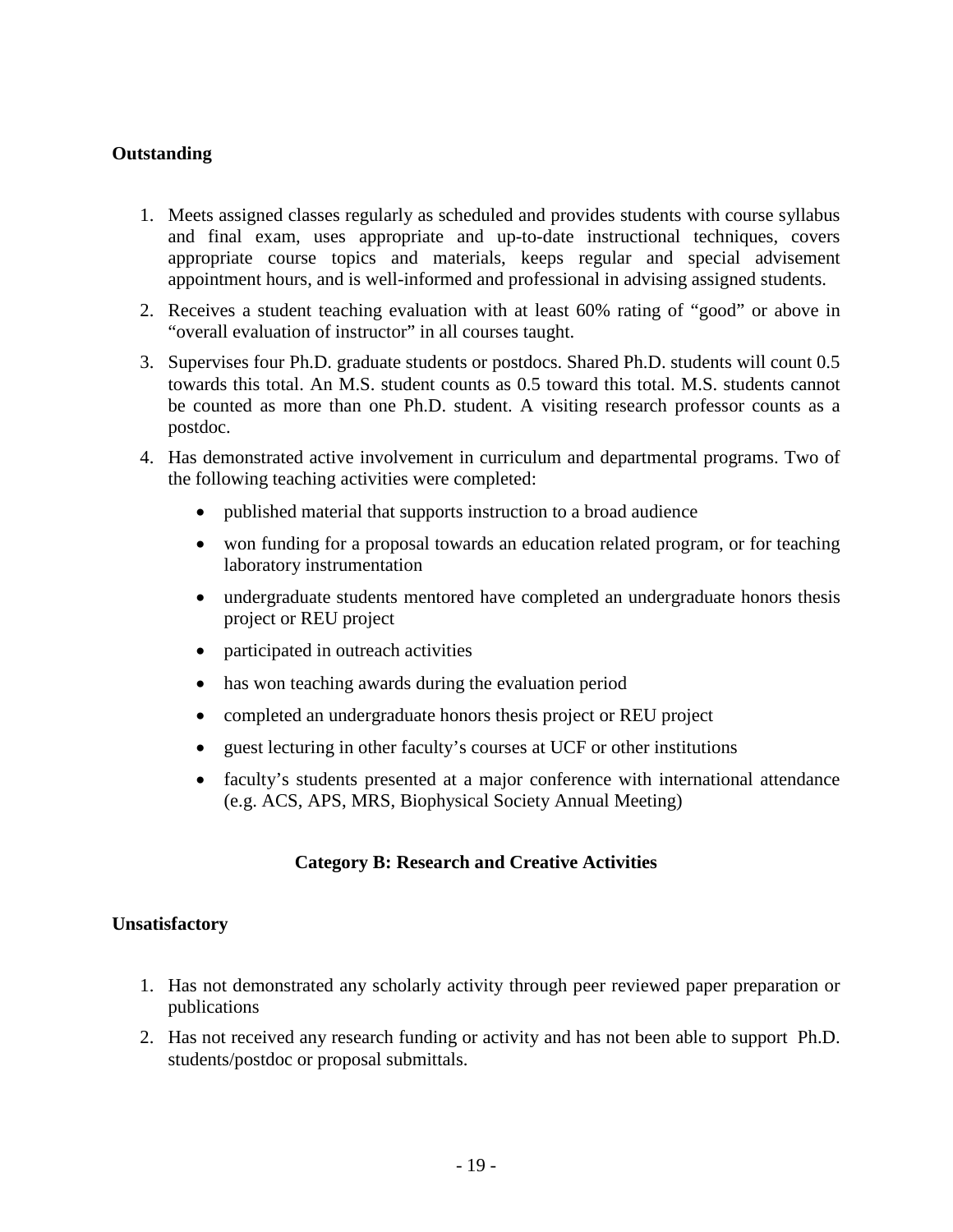## **Conditional**

1. Has demonstrated scholarly activity through at least one peer reviewed paper published, in press or accepted for publication. Book chapters and awarded patents will be counted as a peer reviewed publication.

Or

2. Has advised one graduate student or postdoc. A visiting research professor counts as a postdoc. Shared Ph.D. students will count 0.5 towards this total. A M.S. student will count 0.5 toward this total. M.S. students cannot be counted more than one Ph.D. student.

Or

3. Has submitted proposals.

## **Satisfactory**

Has demonstrated scholarly activity through having one active research grant

Or

a) Advises one graduate student or postdoc. A visiting research professor counts as a postdoc. Shared Ph.D. students will count 0.5 towards this total. An M.S. student will count 0.5 toward this total. M.S. students cannot be counted more than one Ph.D. student.

and b) published two papers, with one as corresponding author. Book chapters and awarded patents will be counted as a peer reviewed publication**.**

and c) submitted proposals.

## **Above Satisfactory**

- 1. Has demonstrated scholarly activity through at least five peer reviewed papers published, in press or accepted for publication during the evaluation year. Book chapters and awarded patents will be counted as a peer reviewed publication.
- 2. Research funding shown be at a level commensurate with their ability to support two Ph.D. Students/postdocs including, but not limited to, salary, fringe, tuition, supplies and instrument costs. A visiting research professor counts as a postdoc. Shared Ph.D. students will count 0.5 towards this total. An M.S. student will count 0.5 toward this total. M.S. students cannot be counted more than one Ph.D. student.
- 3. Has one multi-year grant in which the faculty member is the principal investigator.
- 4. Has two presentations that are a combination of invited talks and oral talks at meetings (such as ACS, APS, MRS, Neuroscience, BMES or Particles), workshops or research institutions.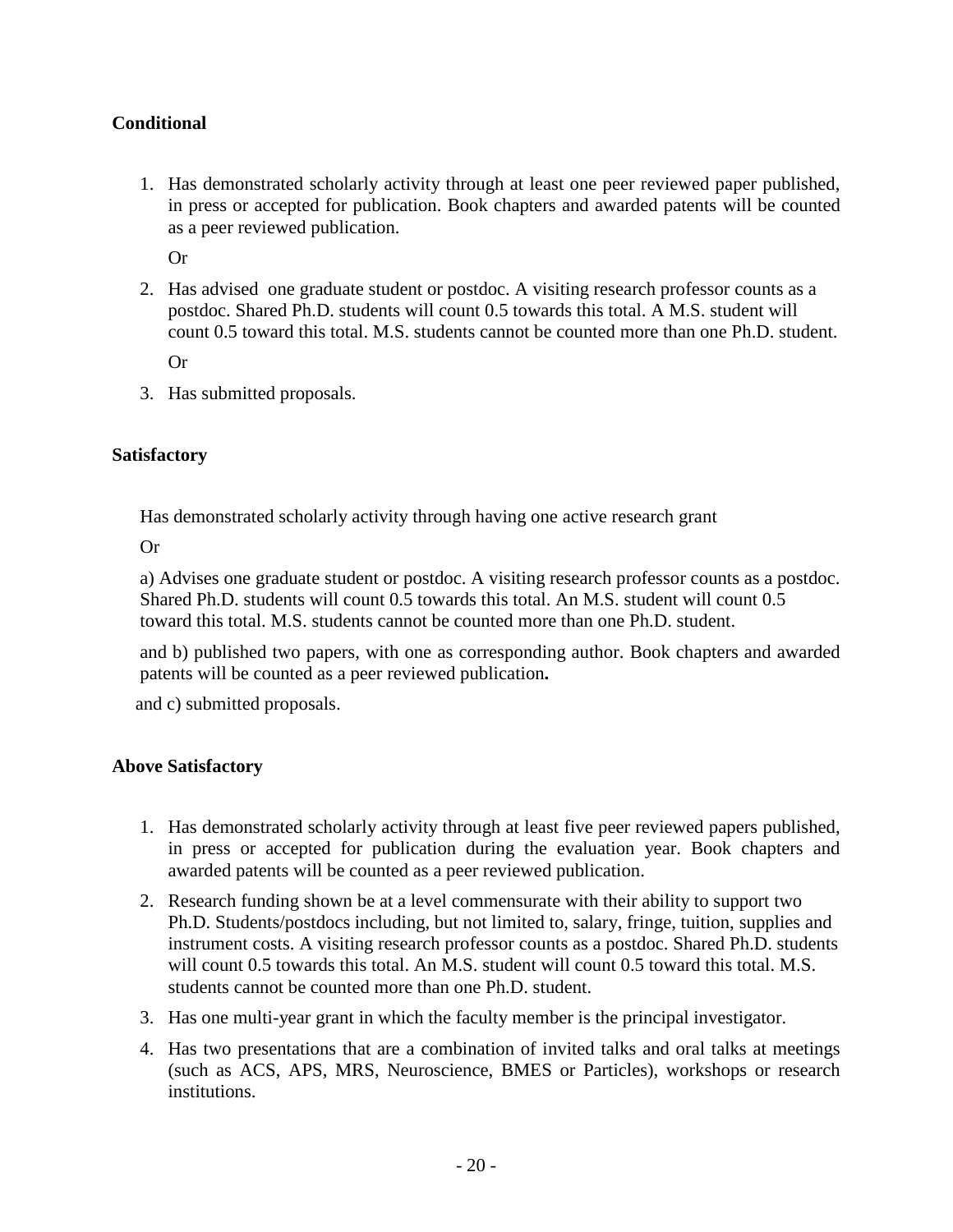## **Outstanding**

- 1. Has demonstrated scholarly activity through at least eight peer reviewed papers published, in press or accepted for publication during the evaluation year. Book chapters and awarded patents will be counted as a peer reviewed publication.
- 2. Research funding shown be at a level commensurate with their ability to support four Ph.D. students/postdocs including, but not limited to, salary, fringe, tuition, supplies and instrument costs. A visiting research professor counts as a postdoc. Shared Ph.D. students will count 0.5 towards this total. An M.S. student will count 0.5 toward this total. M.S. students cannot be counted more than one Ph.D. student.
- 3. Has one multi-year grant in which the faculty member is the principal investigator.
- 4. Senior faculty must work with more junior faculty to submit large grant proposals. More weight will be given to funded proposals than to submissions or not funded submissions.
- 5. Has four presentations that are a combination of invited talks and oral talks at meetings (such as ACS, APS, MRS, Neuroscience, BMES or Particles), workshops and research institutions.

#### **Category C: Service**

#### **Unsatisfactory**

Meets none of the standards listed under Satisfactory Performance.

#### **Conditional**

Meets one standard listed under Satisfactory Performance.

#### **Satisfactory**

Must satisfy two of the following 5 standards:

1. Supports the University by participating in any active Center, Department, College or University committee.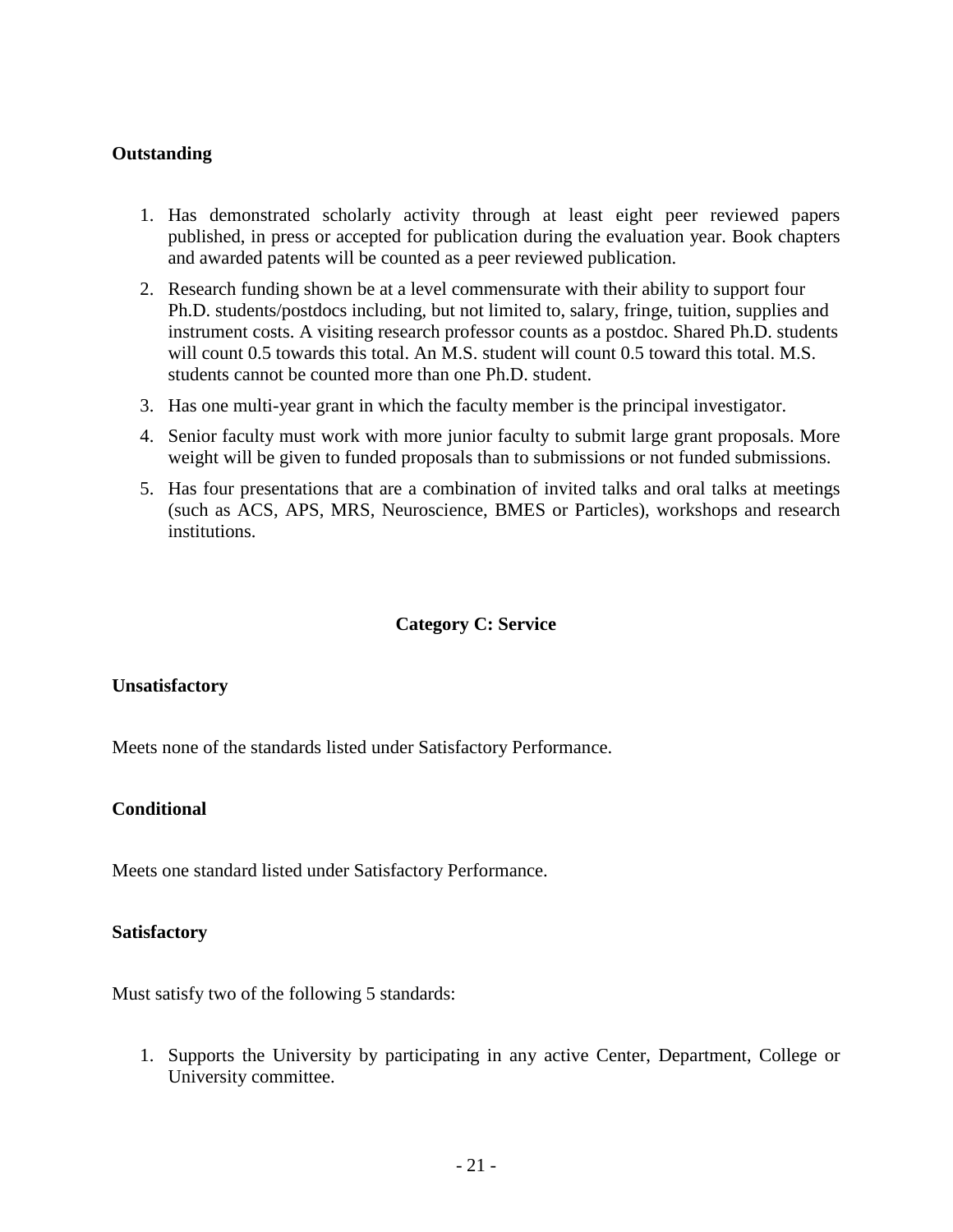- 2. Serves the community by presenting a professional talk to a local or regional group, public school or organization.
- 3. Serves the community by serving on a committee or as an officer for a local, regional, state or national organization, or public school in a capacity that utilizes skills derived from that discipline.
- 4. Serves the profession by reviewing a manuscript or proposal for a funding agency or professional organization, scientific journal, or textbook.

OR

5. Demonstrates multiple participation under any one of the four service categories represented in standards (1-4) above (e.g., service on several departmental, college or university committees).

## **Above Satisfactory**

Demonstrates multiple accomplishments and service under at three of the five service categories represented in standards (1-5) above (e.g., reviewing multiple manuscripts or proposals as well as serving on two or more committees).

## **Outstanding**

Meets all standards necessary to achieve "Above Satisfactory".

AND

Fulfills two of the following:

- Receives public recognition for outstanding service to the University, community or profession.
- Serves as an invited consultant to or spokesperson for a state or national organization.
- Serves as a principal officer, meeting organizer, or session chair of a major conference at the national or international level.
- Serves in a grant review panel at the national level.
- Serves on the editorial board of a scientific journal.
- Organizes outreach activities.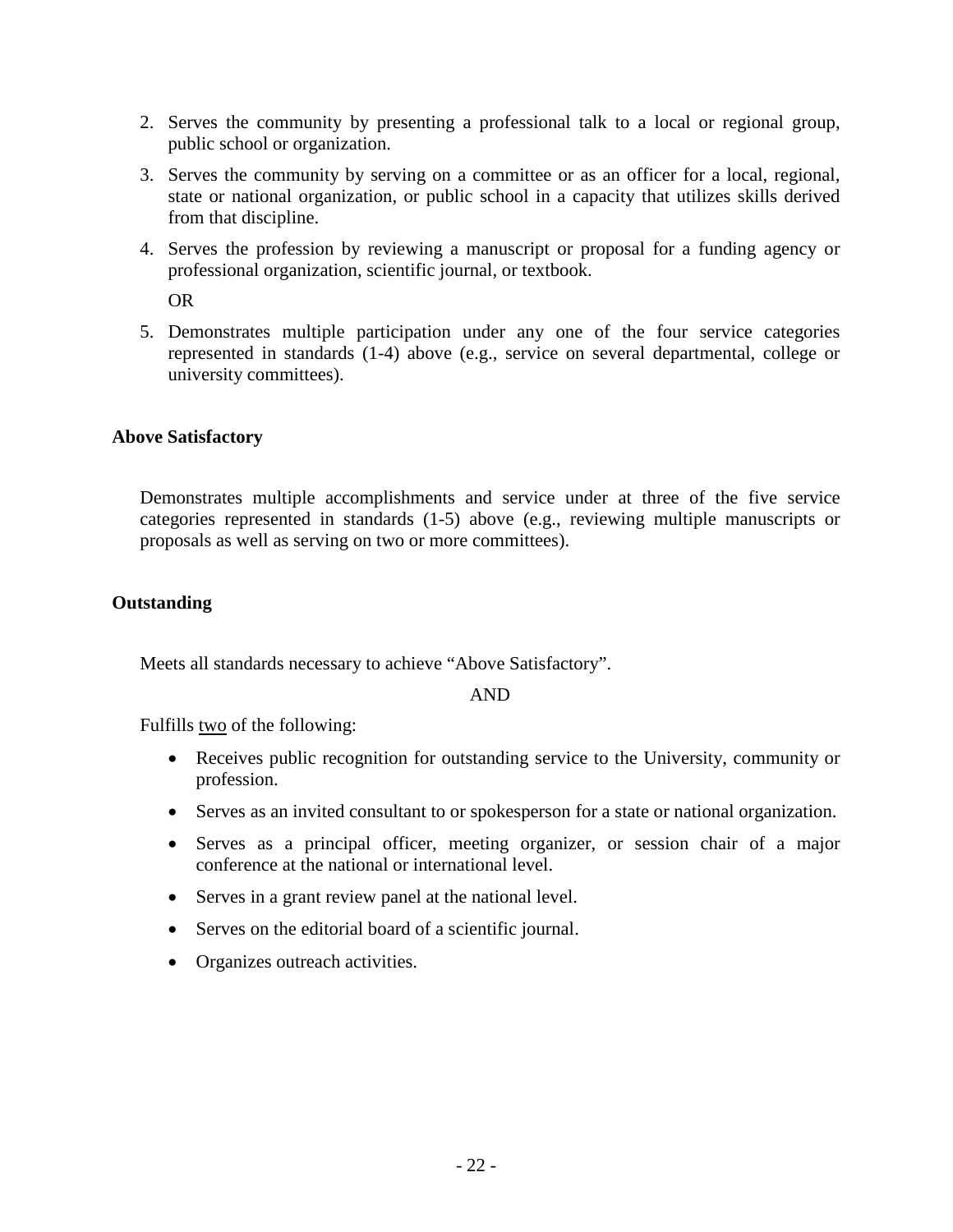# **Tenured Full Professor**

Once a faculty member is a tenured full professor in the NSTC he/she is expected to be a leader in the field of nanoscience technology development and transfer. In addition, senior faculty should be at the forefront of leading the NSTC to new frontiers and heights of scholarship, and should act as mentors for junior faculty at the tenure track level.

#### **Category A. Instructional Activities**

Tenured associate and full professors may be given additional classroom teaching assignments or other assignments if the evaluation of research and creative activities or service (or both) is satisfactory or lower.

#### **Unsatisfactory**

- 1. Receives student teaching evaluations of 60% or above "fair" in "overall evaluation of instructor" in all established courses taught. This requirement will not be applicable to newly developed courses or course taught for the first time.
- 2. Doesn't have any active Ph.D. graduate students or postdocs.
- 3. Failed to meet assigned classes regularly as scheduled and/or didn't provide students with course syllabus and final exam, to use appropriate and up-to-date instructional techniques, to cover appropriate course topics and materials, to keep regular and special advisement appointment hours.

## **Conditional**

- 1. Meets assigned classes regularly as scheduled and provides students with course syllabus and final exam, uses appropriate and up-to-date instructional techniques, covers appropriate course topics and materials, keeps regular and special advisement appointment hours, and is well-informed and professional in advising assigned students.
- 2. Receive a student teaching evaluation with at least 50% rating of "good" and above in "overall evaluation of instructor" in all courses taught. This requirement will not be applicable to newly developed courses or course taught for the first time.
- 3. Is the major advisor for at least 0.5 active Ph.D. graduate student or postdoc. Shared Ph.D. students will count 0.5 towards this total. An M.S. student counts as 0.5 toward this total. M.S. students cannot be counted as more than one Ph.D. student. A visiting research professor counts as a postdoc.

#### **Satisfactory**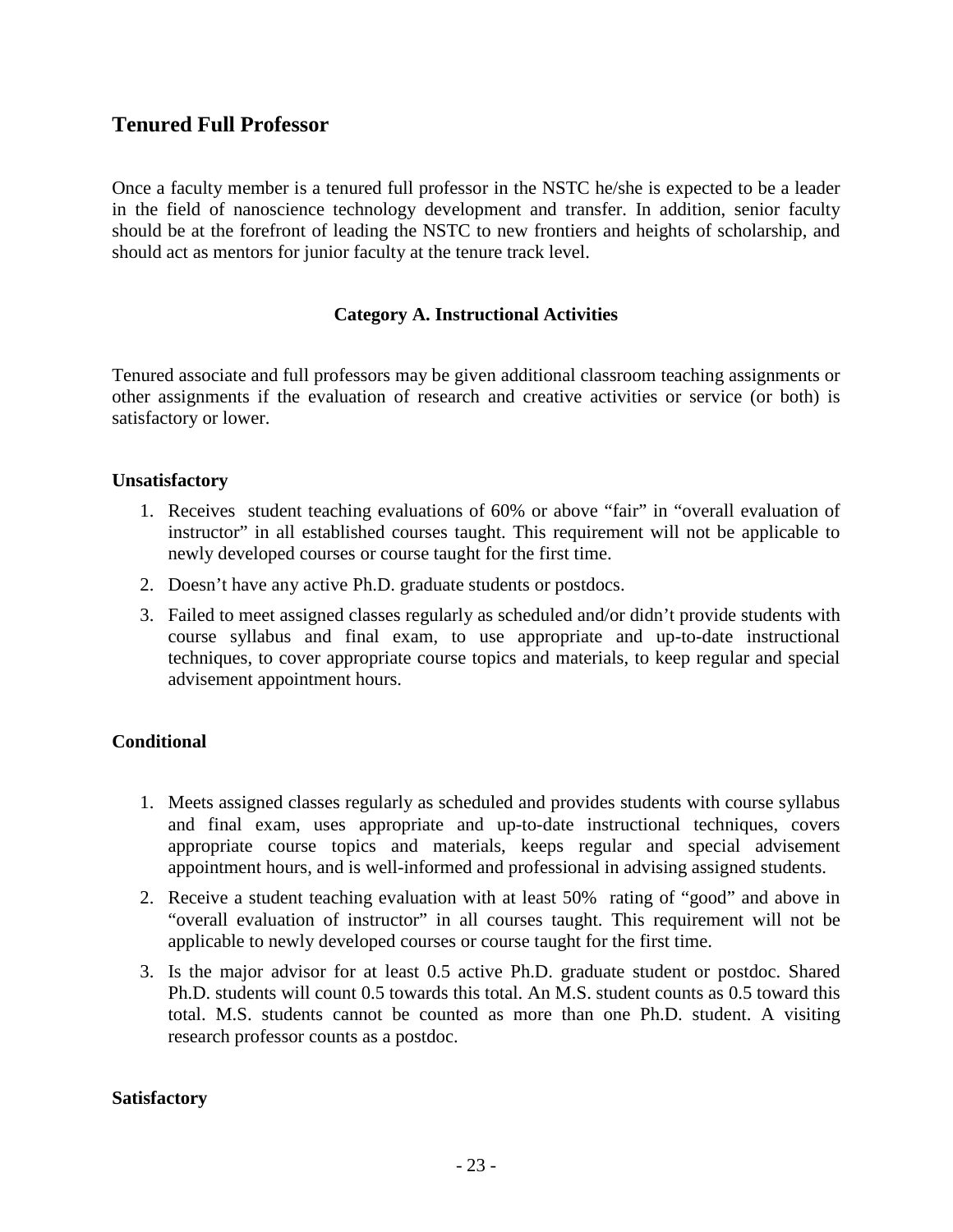Demonstrates skills as an effective teacher by the following:

- 1. Meets assigned classes regularly as scheduled and provides students with course syllabus and final exam, uses appropriate and up-to-date instructional techniques, covers appropriate course topics and materials, keeps regular and special advisement appointment hours, and is well-informed and professional in advising assigned students.
- 2. Receives a student teaching evaluation with at least 50% rating of "good" or above in "overall evaluation of instructor" in all courses taught.
- 3. Is the major advisor for at least one active Ph.D. graduate student or postdoc. Shared Ph.D. students will count 0.5 towards this total. An M.S. student counts as 0.5 toward this total. M.S. students cannot be counted as more than one Ph.D. student. A visiting research professor counts as a postdoc.

## **Above Satisfactory**

- 1. Meets assigned classes regularly as scheduled and provides students with course syllabus and final exam, uses appropriate and up-to-date instructional techniques, covers appropriate course topics and materials, keeps regular and special advisement appointment hours, and is well-informed and professional in advising assigned students.
- 2. Receives a student teaching evaluation with at least 60% rating of "good" or above for in "overall evaluation of instructor" in all courses taught.
- 3. Has demonstrated active involvement in curriculum and departmental programs. Two of the following teaching activities were completed:
	- developed new teaching laboratory experiments to update course content of existing courses
	- included new course modules to update course content of existing courses
	- submitted a proposal for an education related program, or for teaching laboratory instrumentation
	- taught an existing course for the first time (new course preparation)
	- supervised an undergraduate student
	- has documented extensive tutoring of students other than the faculty member's own students
	- faculty's students presented at a conference (e.g. regional meetings of ACS, FLAVS)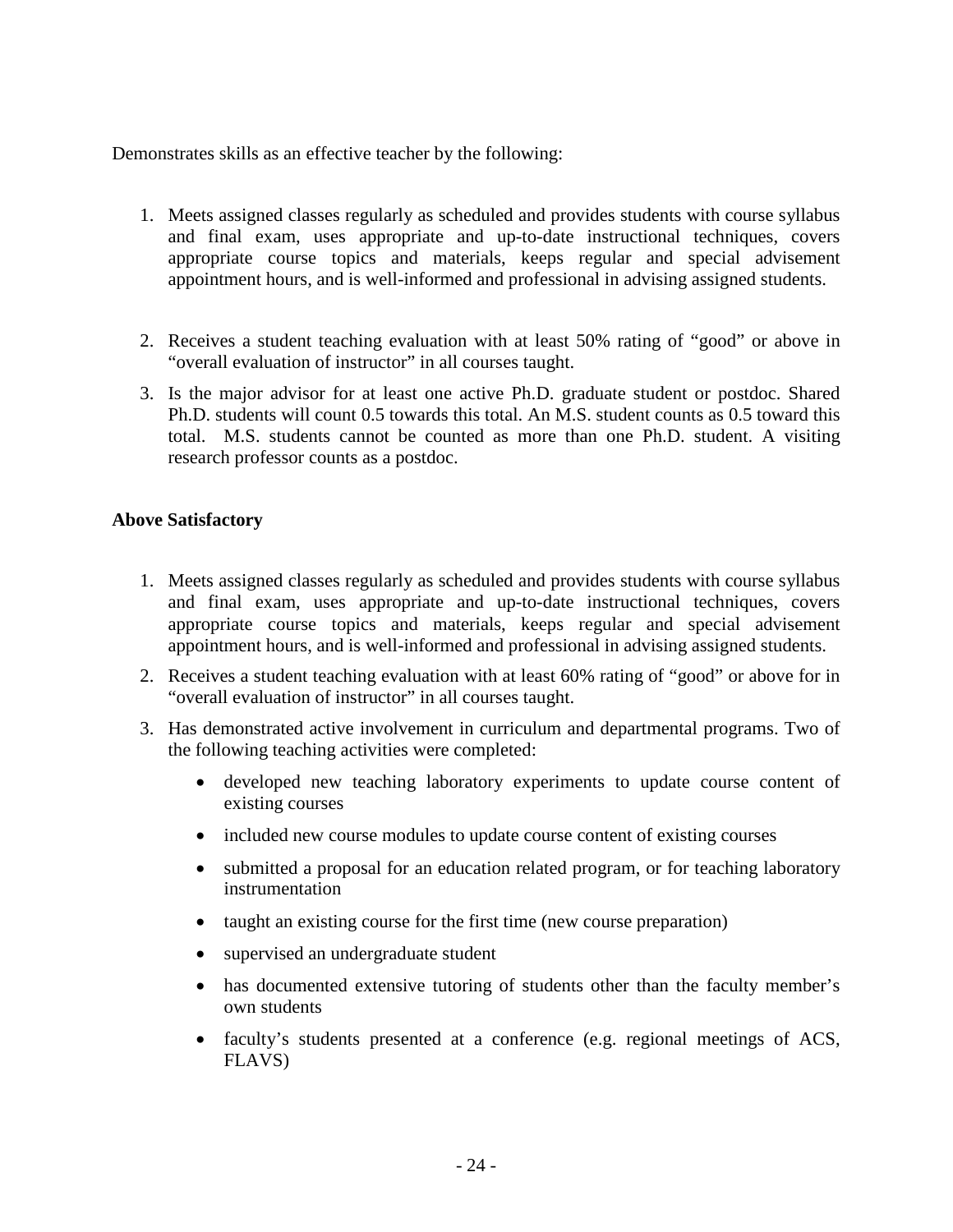4. Is the major advisor for at least two Ph.D. graduate students or postdocs. Shared Ph.D. students will count 0.5 towards this total. An M.S. student counts as 0.5 toward this total. M.S. students cannot be counted as more than one Ph.D. student. A visiting research professor counts as a postdoc.

## **Outstanding**

- 1. Meets assigned classes regularly as scheduled and provides students with course syllabus and final exam, uses appropriate and up-to-date instructional techniques, covers appropriate course topics and materials, keeps regular and special advisement appointment hours, and is well-informed and professional in advising assigned students.
- 2. Receives a student teaching evaluation with at least 60% rating of "good" or above in "overall evaluation of instructor" in all courses taught.
- 3. Supervises four Ph.D. graduate students or postdocs. Shared Ph.D. students will count 0.5 towards this total. An M.S. student counts as 0.5 toward this total. M.S. students cannot be counted as more than one Ph.D. student. A visiting research professor counts as a postdoc.
- 4. Has demonstrated active involvement in curriculum and departmental programs. Two of the following teaching activities were completed:
	- published material that supports instruction to a broad audience
	- won funding for a proposal towards an education related program, or for teaching laboratory instrumentation
	- participated in outreach activities
	- supervised an undergraduate student
	- has won teaching awards during the evaluation period
	- completed an undergraduate honors thesis project or REU project
	- guest lecturing in other faculty's courses at UCF or other institutions
	- faculty's students presented at a major conference with international attendance (e.g. ACS, APS, MRS, Biophysical Society Annual Meeting)

## **Category B: Research and Creative Activities**

#### **Unsatisfactory**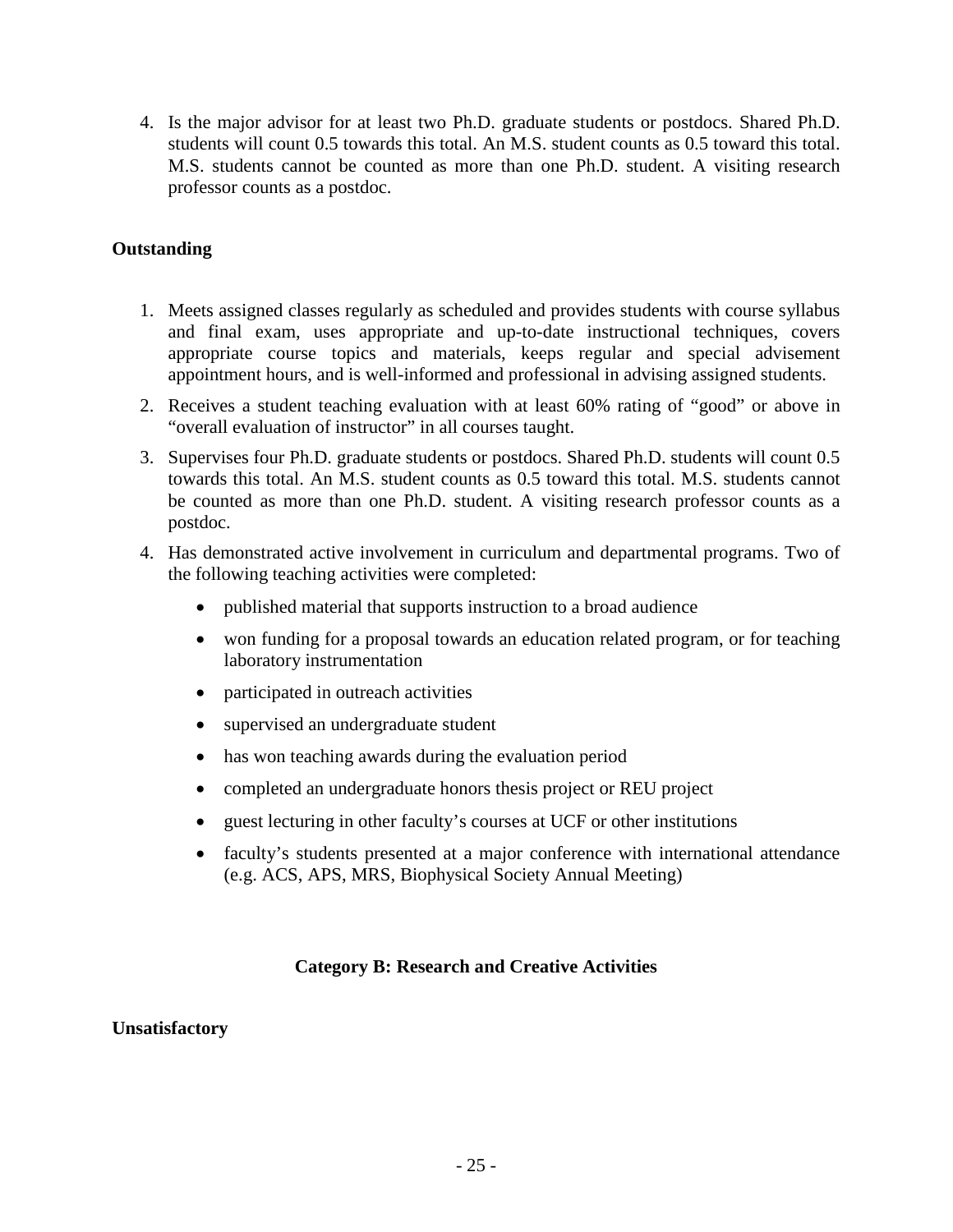- 1. Has not demonstrated any scholarly activity through peer reviewed paper preparation or publications
- 2. No research funding or activity, including support of Ph.D. students/postdoc or proposal submittals.

# **Conditional**

1. Has demonstrated scholarly activity through at least one peer reviewed paper published, in press or accepted for publication. Book chapters and awarded patents will be counted as a peer reviewed publication.

Or

2. Advises one graduate student or postdoc. A visiting research professor counts as a postdoc. Shared Ph.D. students will count 0.5 towards this total. An M.S. student will count 0.5 toward this total. M.S. students cannot be counted more than one Ph.D. student.

Or

3. Submits proposals.

## **Satisfactory**

Has demonstrated scholarly activity through having one active research grant

Or

- a) Advises one graduate student or postdoc. A visiting research professor counts as a postdoc. Shared Ph.D. students will count 0.5 towards this total. An M.S. student will count 0.5 toward this total. M.S. students cannot be counted more than one Ph.D. student.
- and b) publishes two papers, with one as corresponding author. Book chapters and awarded patents will be counted as a peer reviewed publication.

and c) submits proposals.

# **Above Satisfactory**

- 1. Has demonstrated scholarly activity through at least five peer reviewed papers published, in press or accepted for publication during the evaluation year. Book chapters and awarded patents will be counted as a peer reviewed publication.
- 2. Research funding shown be at a level commensurate with their ability to support two Ph.D. students/postdocs including, but not limited to, salary, fringe, tuition, supplies and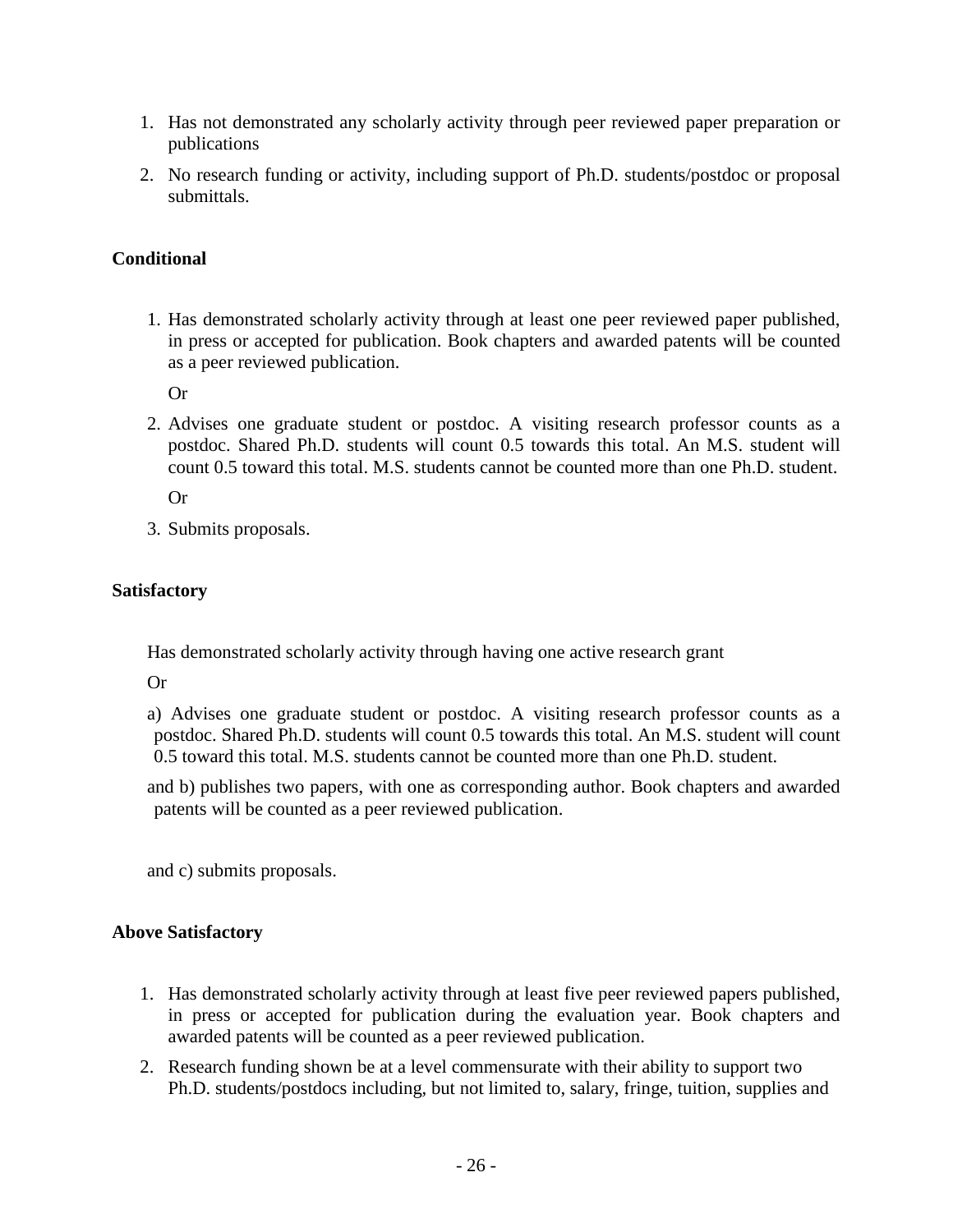instrument costs. A visiting research professor counts as a postdoc. Shared Ph.D. students will count 0.5 towards this total. An M.S. student will count 0.5 toward this total. M.S. students cannot be counted more than one Ph.D. student.

- 3. Has one multi-year in which the faculty member is the principal investigator.
- 4. Has two presentations that are a combination of invited talks and oral talks at major meetings (such as ACS, APS, MRS, Neuroscience, BMES or Particles), workshops and research institutions.

## **Outstanding**

- 1. Has demonstrated scholarly activity through at least eight peer reviewed papers published, in press or accepted for publication during the evaluation year. Book chapters and awarded patents will be counted as a peer reviewed publication.
- 2. Research funding shown be at a level commensurate with their ability to support four Ph.D. Students/postdocs including, but not limited to, salary, fringe, tuition, supplies and instrument costs. A visiting research professor counts as a postdoc. Shared Ph.D. students will count 0.5 towards this total. An M.S. student will count 0.5 toward this total. M.S. students cannot be counted more than one Ph.D. student.
- 3. Has one multi-year in which the faculty member is the principal investigator.
- 4. Senior faculty must work with more junior faculty to submit grant proposals. More weight will be given to funded proposals than to submissions or not funded submissions.
- 5. Has four presentations that are a combination of invited talks and oral talks at major meetings (such as ACS, APS, MRS, Neuroscience, BMES or Particles), workshops and research institutions.

## **Category C: Service**

#### **Unsatisfactory**

Meets none of the standards listed under Satisfactory Performance.

#### **Conditional**

Meets one standard listed under Satisfactory Performance.

#### **Satisfactory**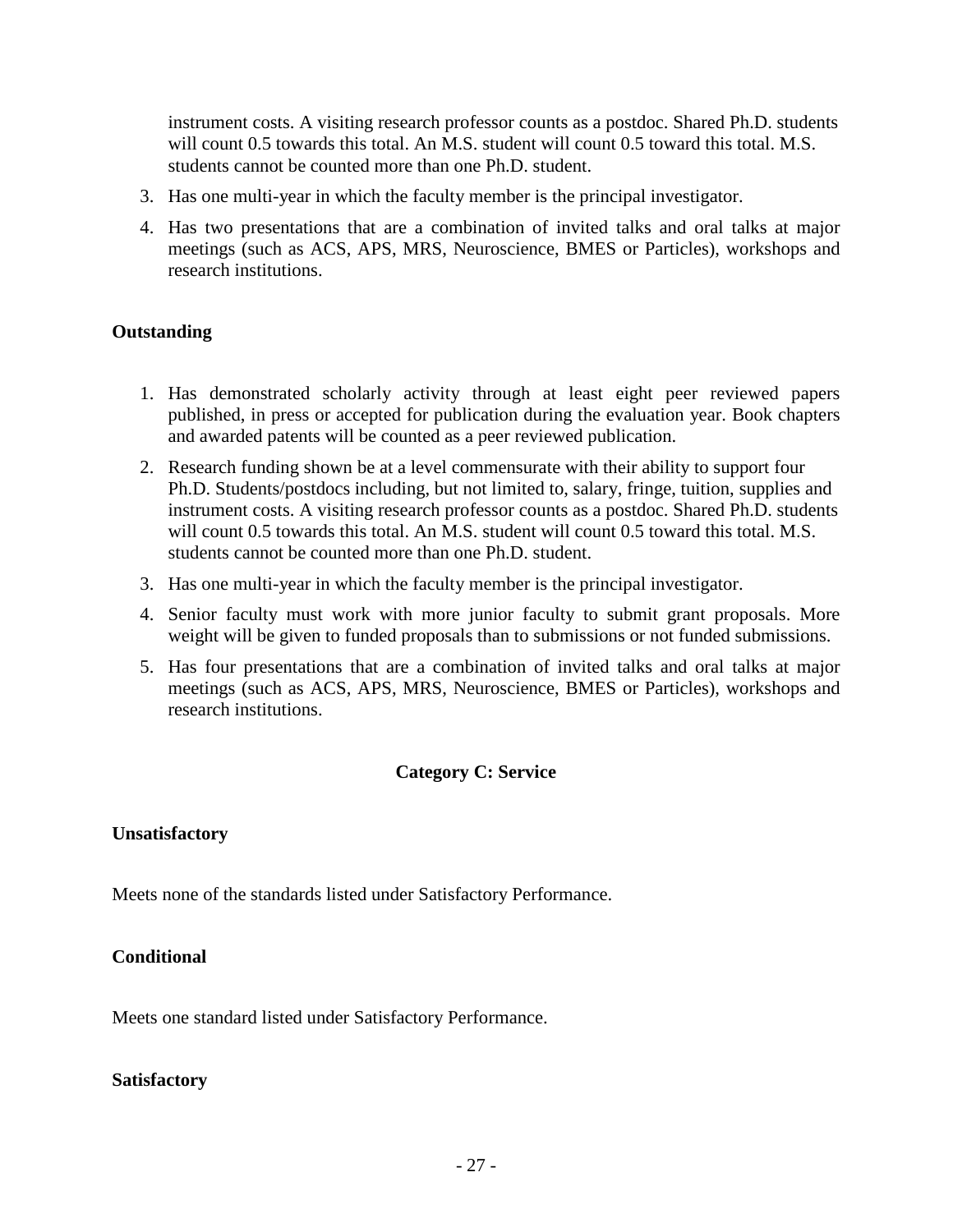Must satisfy two of the following 5 standards:

- 1. Supports the University by participating in any active Center, Department, College or University committee.
- 2. Serves the community by presenting a professional talk to a local or regional group, public school or organization.
- 3. Serves the community by serving on a committee or as an officer for a local, regional, state or national organization, or public school in a capacity that utilizes skills derived from that discipline.
- 4. Serves the profession by reviewing a manuscript or proposal for a funding agency or professional organization, scientific journal, or textbook.

OR

5. Demonstrates multiple participation under any one of the four service categories represented in standards (1-4) above (e.g., service on several departmental, college or university committees).

## **Above Satisfactory**

Demonstrates multiple accomplishments and service under at three of the five service categories represented in standards (1-5) above (e.g., reviewing multiple manuscripts or proposals as well as serving on two or more committees).

#### **Outstanding**

Meets all standards necessary to achieve "Above Satisfactory".

AND

Fulfills two of the following:

- Receives public recognition for outstanding service to the University, community or profession.
- Serves as an invited consultant to or spokesperson for a state or national organization.
- Serves as a principal officer, meeting organizer, or session chair of a major conference at the national or international level.
- Serves in a grant review panel at the national level.
- Serves on the editorial board of a scientific journal.
- Organizes outreach activities.